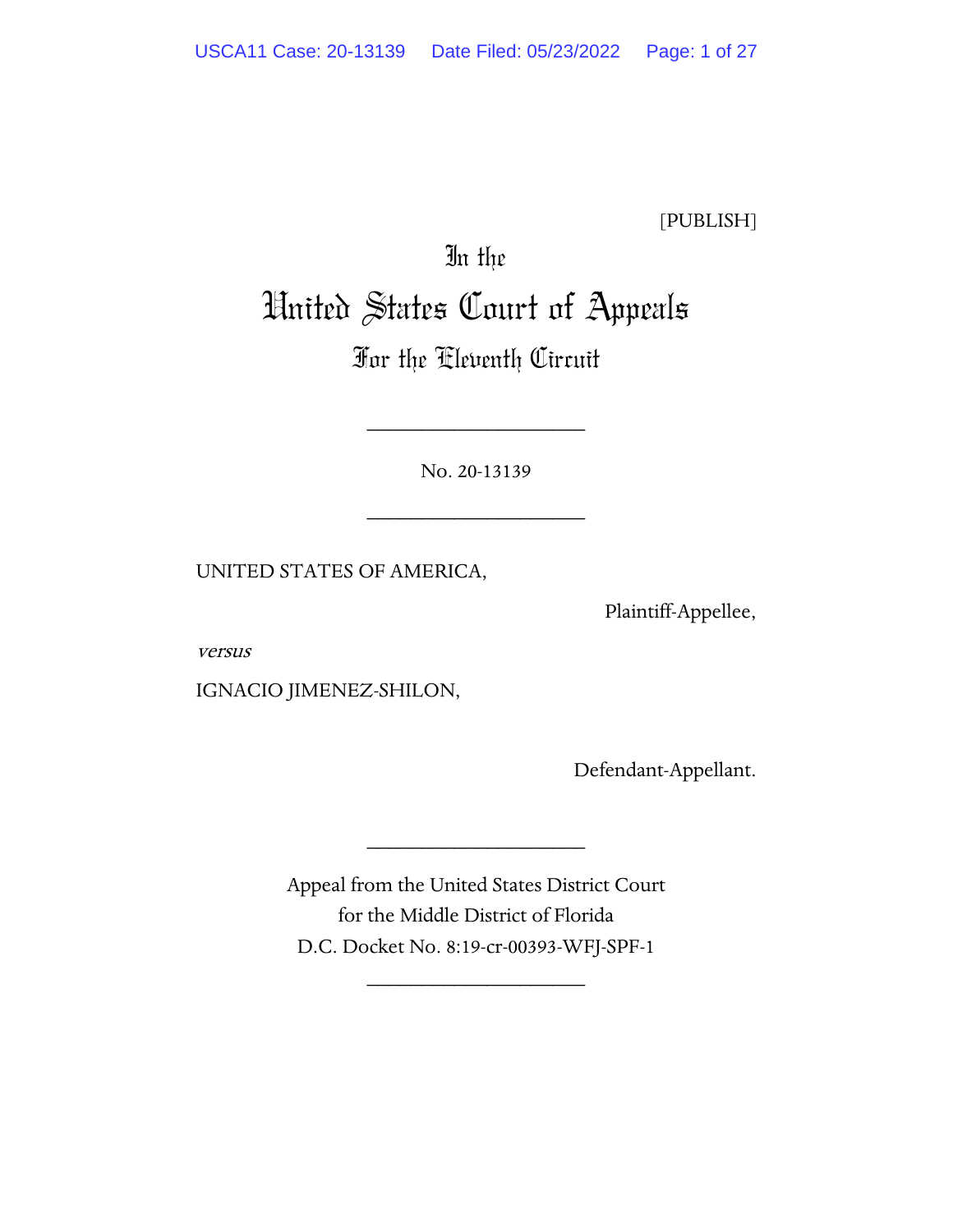Before NEWSOM, BRANCH, and BRASHER, Circuit Judges.

NEWSOM, Circuit Judge, delivered the opinion of the Court.

NEWSOM, Circuit Judge, filed a concurring opinion.

NEWSOM, Circuit Judge:

This case requires us to decide whether a federal law that prohibits illegal aliens from possessing firearms violates the Second Amendment to the United States Constitution, which guarantees "the right of the people to keep and bear Arms." U.S. Const. amend. II. We hold that it does not.

# I

Ignacio Jimenez-Shilon, an illegal alien from Mexico, lived in the United States for more than 20 years before his recent deportation. One afternoon in 2019, he drunkenly brandished a gun outside a taco stand in Tampa, Florida. He was arrested, and a grand jury charged him with one count of possession of a firearm by an illegal alien, in violation of 18 U.S.C.  $\S$  922(g)(5)(A).

Although Jimenez never disputed his guilt, he moved to dismiss the indictment on the ground that a conviction would impermissibly punish him for engaging in conduct protected by the Second Amendment. Jimenez also sought an evidentiary hearing to establish his connections with the United States. The district court denied Jimenez's motion to dismiss and later denied his motion for reconsideration.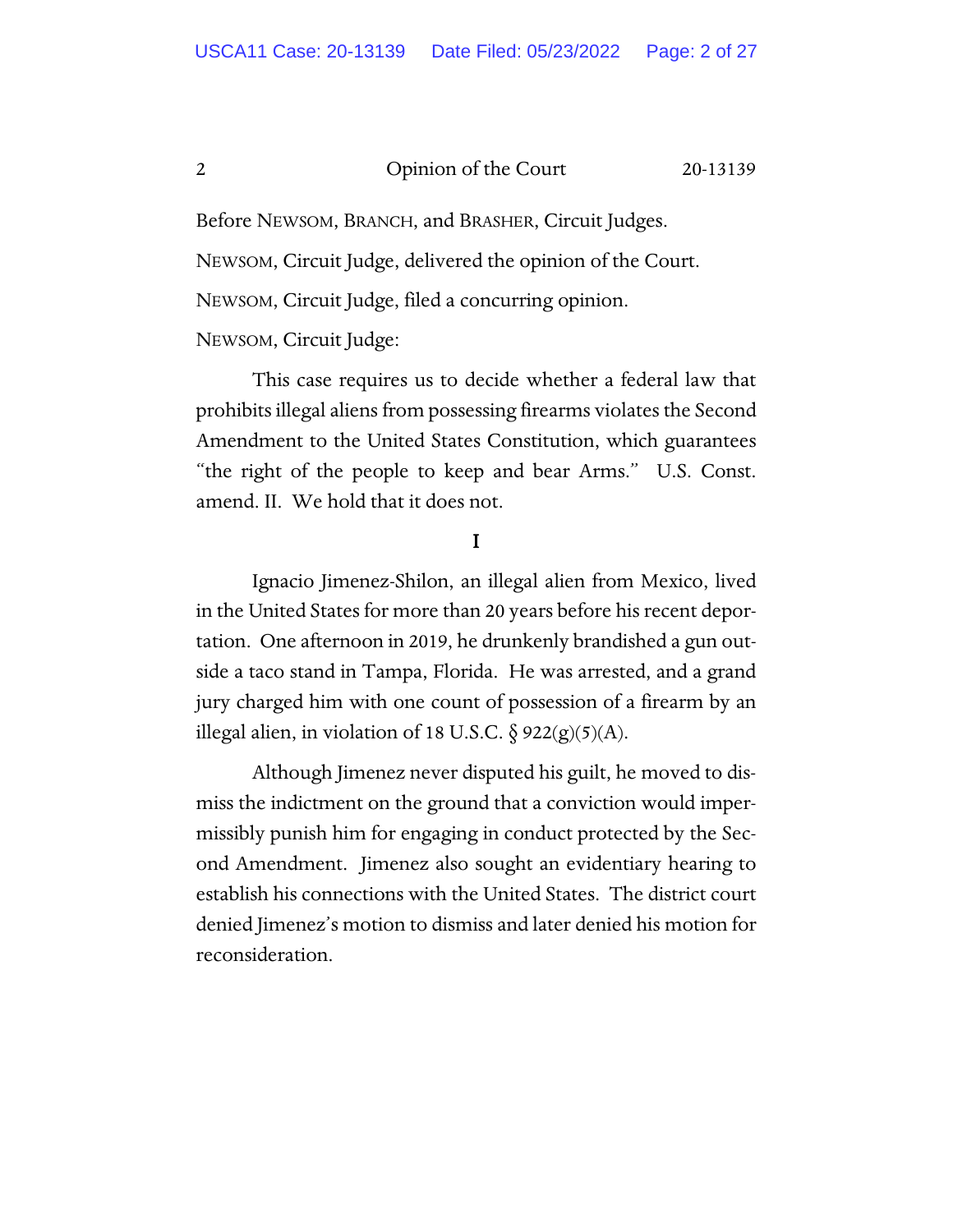The case proceeded to a stipulated bench trial, where the district court found Jimenez guilty based on the undisputed facts. Acknowledging that Jimenez had served more than a year in prison on pretrial detention, the court imposed a sentence of a year and a day, followed by three years of supervised release. Jimenez appealed. Our review of his constitutional claim—that  $\delta$  922(g)(5)(A) violates the Second Amendment—is de novo. United States v. Bolatete, 977 F.3d 1022, 1032 (11th Cir. 2020).

# II

The Second Amendment provides: "A well regulated Militia, being necessary to the security of a free State, the right of the people to keep and bear Arms, shall not be infringed." U.S. Const. amend. II. In District of Columbia v. Heller, the Supreme Court held "that the Second Amendment confer[s] an individual"—as opposed to a collective—"right to keep and bear arms." 554 U.S. 570, 595 (2008); see also McDonald v. City of Chicago, 561 U.S. 742, 767–68 (2010). Jimenez's argument to us is straightforward: (1) Even as an illegal alien, he lived in the United States for decades and was thus among "the people" whom the Second Amendment protects; and (2) as a consequence, he couldn't be punished for exercising his individual right to possess a firearm.

But the inquiry isn't as mechanical as Jimenez suggests. As we will explain, being a member of "the people" to whom the Second Amendment applies as a general matter is a *necessary* condition to enjoyment of the right to keep and bear arms, but it is not alone *sufficient*. The reason is that the Second Amendment's text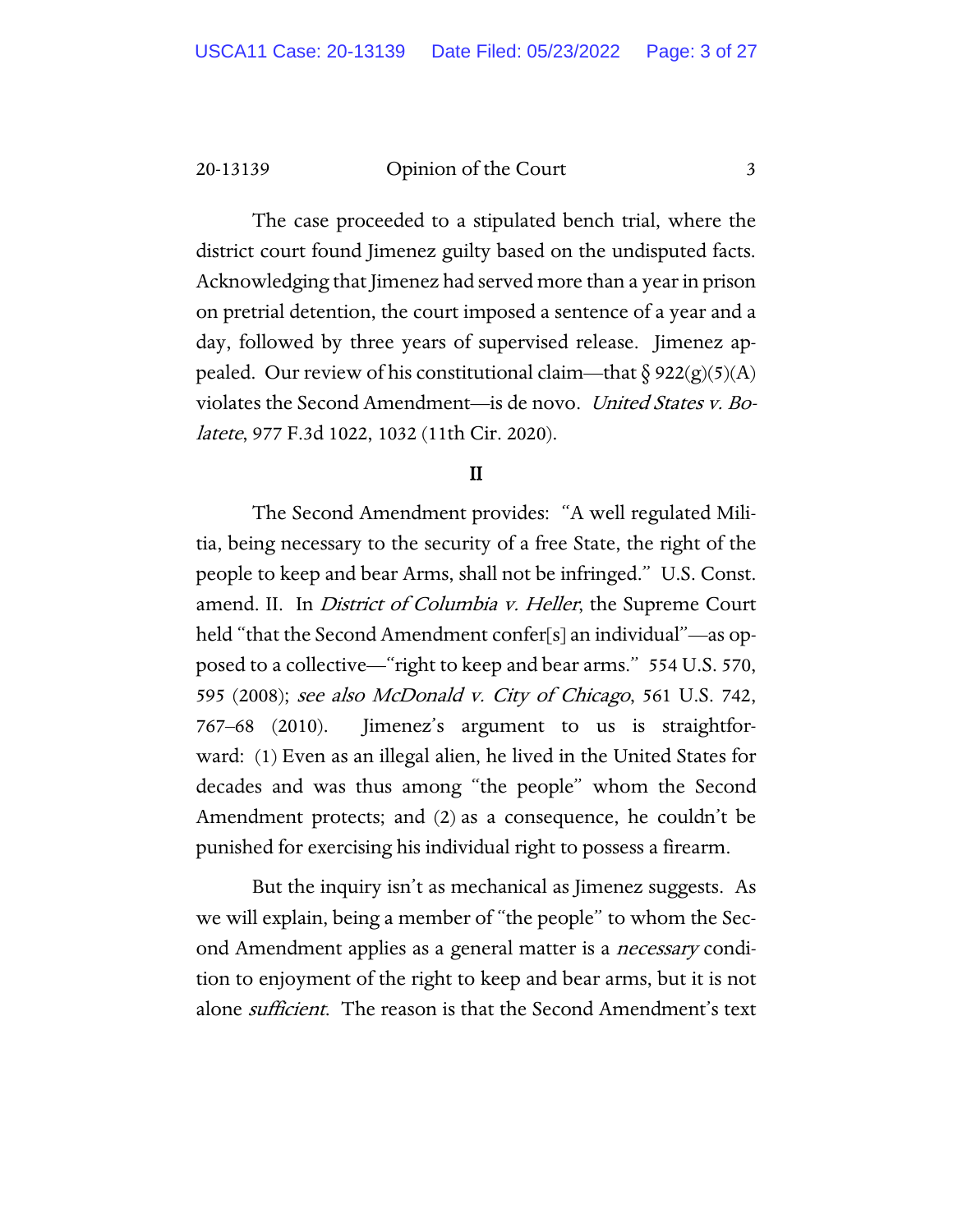shows that it codified what the *Heller* Court called a "pre-existing" right," 554 U.S. at 592, 603—the right "to keep and bear Arms" and that right's particular history demonstrates that it extended (and thus extends) to some categories of individuals, but not others. Accordingly, as the Supreme Court put it in *Heller*, certain groups of people—even those who might be among "the people"—may be "disqualified from" possessing arms without violating the Second Amendment. Id. at 635; accord United States v. Rozier, 598 F.3d 768, 770–71 (11th Cir. 2010) (per curiam). Based on our "examination of a variety of legal and other sources" from the Founding era, *Heller*, 554 U.S. at 605, we hold that illegal aliens are one such group.

# A

We begin with the threshold question presented by Jimenez's appeal: Who are "the people" mentioned in the Second Amendment? In *Heller*, the Supreme Court explained that phrase by reference to its earlier decision in United States v. Verdugo-Urquidez, 494 U.S. 259 (1990), which had considered the meaning of the Fourth Amendment's protection of "the people" against unreasonable searches and seizures. In that case, Verdugo, a Mexican citizen, was apprehended by Mexican officials and taken to a California prison. *Id.* at 262. While he was there, federal DEA agents conducted a warrantless search of his home in Mexico. Id. at 262– 63. Verdugo sought to exclude the fruits of that search on the ground that he was among "the people" protected by the Fourth Amendment. The Supreme Court rejected Verdugo's argument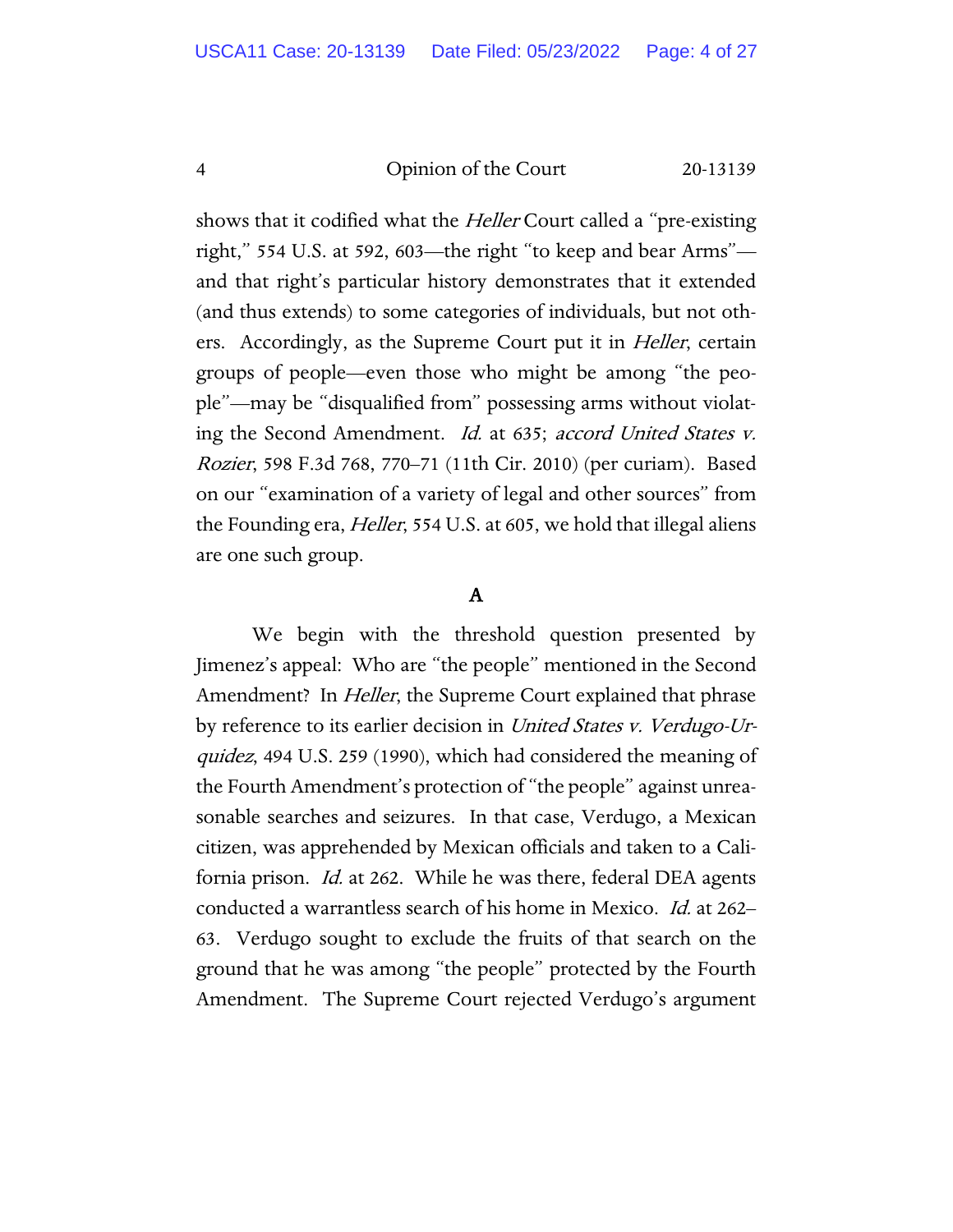because, "[a]t the time of the search, he was a citizen and resident of Mexico with no voluntary attachment to the United States." Id. at 274–75.

In the course of its decision, the Court explained that "'the people' seems to have been a term of art employed in select parts of the Constitution." *Id.* at 265. Then, after canvassing several constitutional provisions, the Court interpreted the phrase as encompassing two groups:

"[T]he people" protected by the Fourth Amendment, and by the First and Second Amendments, and to whom rights and powers are reserved in the Ninth and Tenth Amendments, refers to a class of persons [1] who are part of a national community or [2] who have otherwise developed sufficient connection with this country to be considered part of that community.

Id.; see also Heller, 554 U.S. at 580 (quoting this passage).

That "national community"-focused definition of "the people" finds support in Founding-era dictionaries. See Noah Webster, American Dictionary of the English Language 600 (1st ed. 1828) ("The body of persons who compose a community, town, city, or nation."); 2 Samuel Johnson, A Dictionary of the English Language 305 (6th ed. 1785) ("A nation; those who compose a community."). And we don't see any textual, contextual, or historical reason to think that the Framers understood the meaning of the phrase to vary from one provision of the Bill of Rights to another. See United States v. Emerson, 270 F.3d 203, 227–28 (5th Cir. 2001);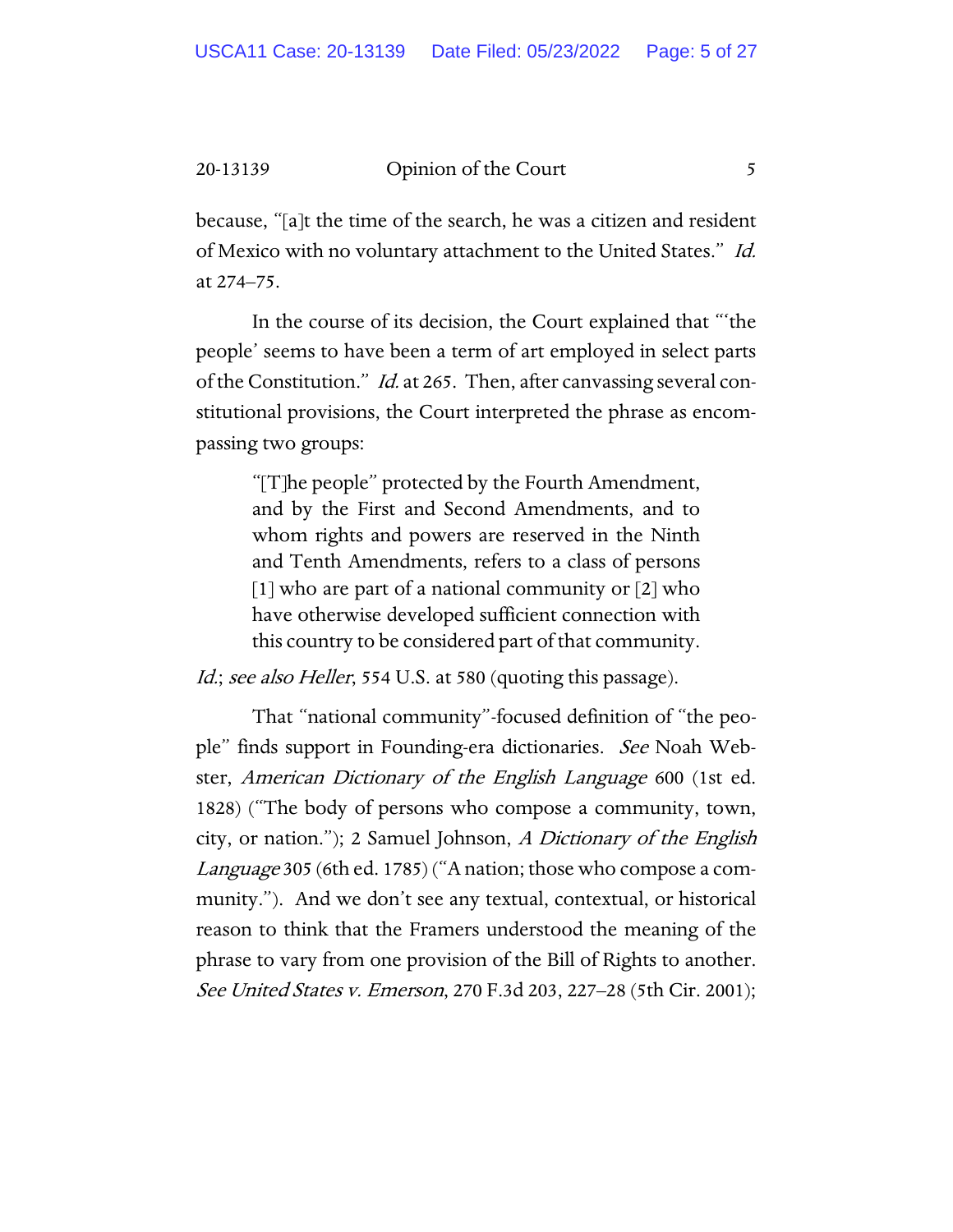cf. IBP, Inc. v. Alvarez, 546 U.S. 21, 34 (2005) (explaining the cardinal rule of interpretation "that identical words used in different parts of the same statute are generally presumed to have the same meaning"). The Constitution's text shows that when the Framers meant to limit a provision's application to "Citizen[s]" per se, they did so expressly. See U.S. Const. art. I,  $\S$  2, cl. 2 (right to hold office in the House of Representatives); *id.* art. I,  $\delta$  3, cl. 3 (same in Senate); id. art. II,  $\S$  1, cl. 5 (same for Presidency); id. art. IV,  $\S$  2, cl. 1 (Privileges and Immunities Clause). Likewise, when they meant to extend a provision's reach more broadly to encompass all "person[s]" in the United States, they did so expressly. See U.S. Const. amend. V; Plyler v. Doe, 457 U.S. 202, 210 (1982). It appears, then, at least as a general matter, that the phrase "the people" sits somewhere in between—it has "broader content than 'citizens,' and ... narrower content than 'persons." United States v. Huitron-Guizar, 678 F.3d 1164, 1168 (10th Cir. 2012); see also 1 William Blackstone, *Commentaries on the Laws of England* \*366 (1765) (considering "such persons as fall under the denomination of the *people*" to include "aliens and natural-born subjects," but observing, importantly, that the two groups held different sets of rights); 4 Jonathan Elliot, The Debates in the Several State Conventions on the Adoption of the Federal Constitution 556 (2d ed. 1836) (statement of James Madison suggesting that at least some "aliens" are entitled to the "protection and advantage" of the Constitution).

But that doesn't settle the matter. It's not self-evident where illegal aliens fit within Verdugo-Urquidez's two-part construct. On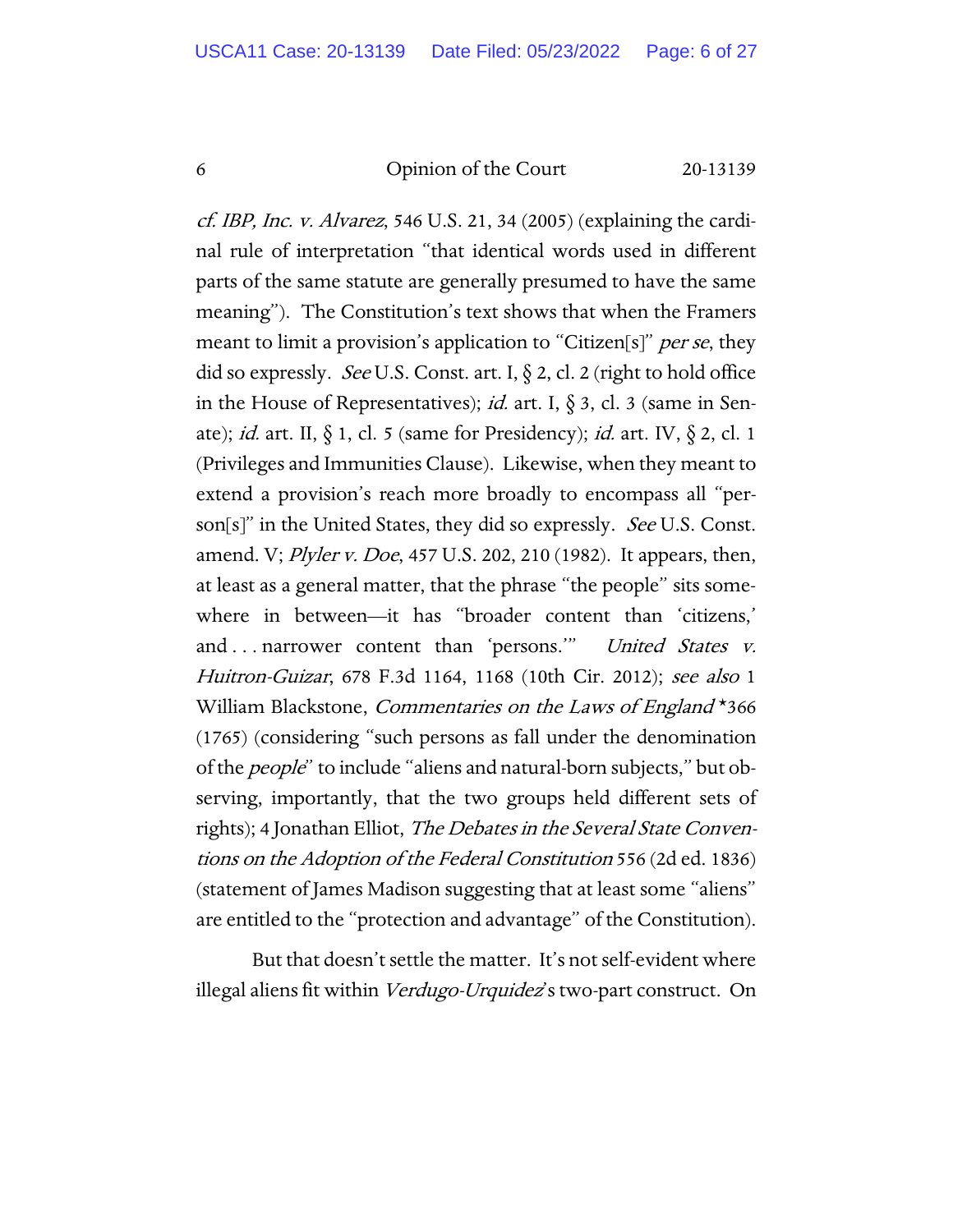the one hand, it seems clear enough that they are not inherently "part of [the] national community" within the meaning of the first half of that decision's disjunctive test. 494 U.S. at 265. But on the other hand, we can't rule out the possibility that at least *some* illegal aliens might, during their stays here, "have otherwise developed sufficient connection with this country to be considered part of that community," within the meaning of the second half. *Id.*; see also, e.g., United States v. Meza-Rodriguez, 798 F.3d 664, 672 (7th Cir. 2015) (concluding that illegal aliens can be among "the people" for Second Amendment purposes); Martinez-Aguero v. Gonzalez, 459 F.3d 618, 625 (5th Cir. 2006) (same, for Fourth Amendment purposes). So, what about Jimenez? Are his two decades of residence in Florida enough? What about the fact that he has consistently paid his taxes? Or that his employment has contributed to our economy? Or that he has a U.S.-born child? Does it matter that he isn't living with that child? Or that he hasn't filed a formal tax return?

Happily, we needn't definitively decide whether Jimenez is among "the people" as a general matter. We can assume for the sake of our decision that he is and resolve this case more narrowly. The reason: We are concerned here specifically with the scope and application of the Second Amendment, which, as already explained, codified a "pre-existing right." Heller, 554 U.S. at 592, 603. And as both the Supreme Court and this Court have observed, even individuals who are indisputably part of "the people," such as dangerous felons and those suffering from mental illness, might not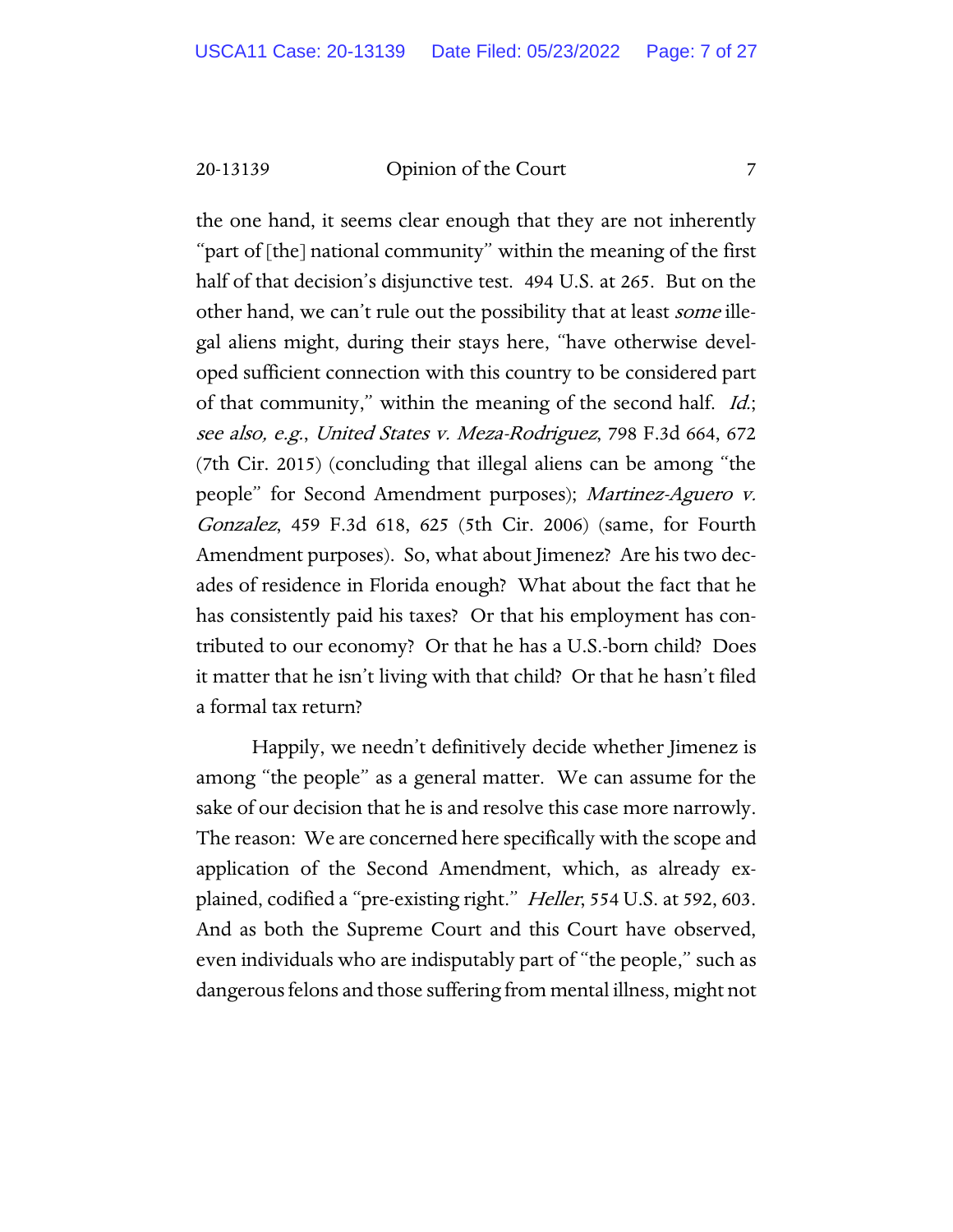partake of that pre-existing right and, therefore, may be prohibited from possessing firearms without offending the Second Amendment. See Heller, 554 U.S. at 626, 635; Rozier, 598 F.3d at 770–71. Just so here. Even if Jimenez can lay a legitimate claim to being among "the people" as a general matter, he—as an illegal alien may be forbidden from bearing arms while living within our borders. Let us explain.

# B

Following *Heller's* lead, we focus on the Second Amendment's text and history. "Like most rights, the right secured by the Second Amendment is not unlimited." Heller, 554 U.S. at 626. Instead, it was "widely understood that the Second Amendment, like the First and Fourth Amendments, codified a *pre-existing* right" held by the colonists—one that would not be "infringed" by the newly formed government. *Id.* at 592; see Webster, American Dictionary of the English Language 451 (defining "infringe" as "[t]o break . . . ; to violate; to transgress; to neglect to fulfill or obey"); 1 Samuel Johnson, A Dictionary of the English Language 1041 (6th ed. 1785) ("To violate; . . . To destroy; to hinder."). Accordingly, and importantly here, the right to keep and bear arms was "enshrined with the scope" that it was "understood to have when the people adopted" the Bill of Rights. *Heller*, 554 U.S. at 634–35. It was "not intended to lay down any novel principle[]," but rather, to "embody [a] guarant[ee] . . . which we had inherited from our English ancestors, and which had from time immemorial been sub-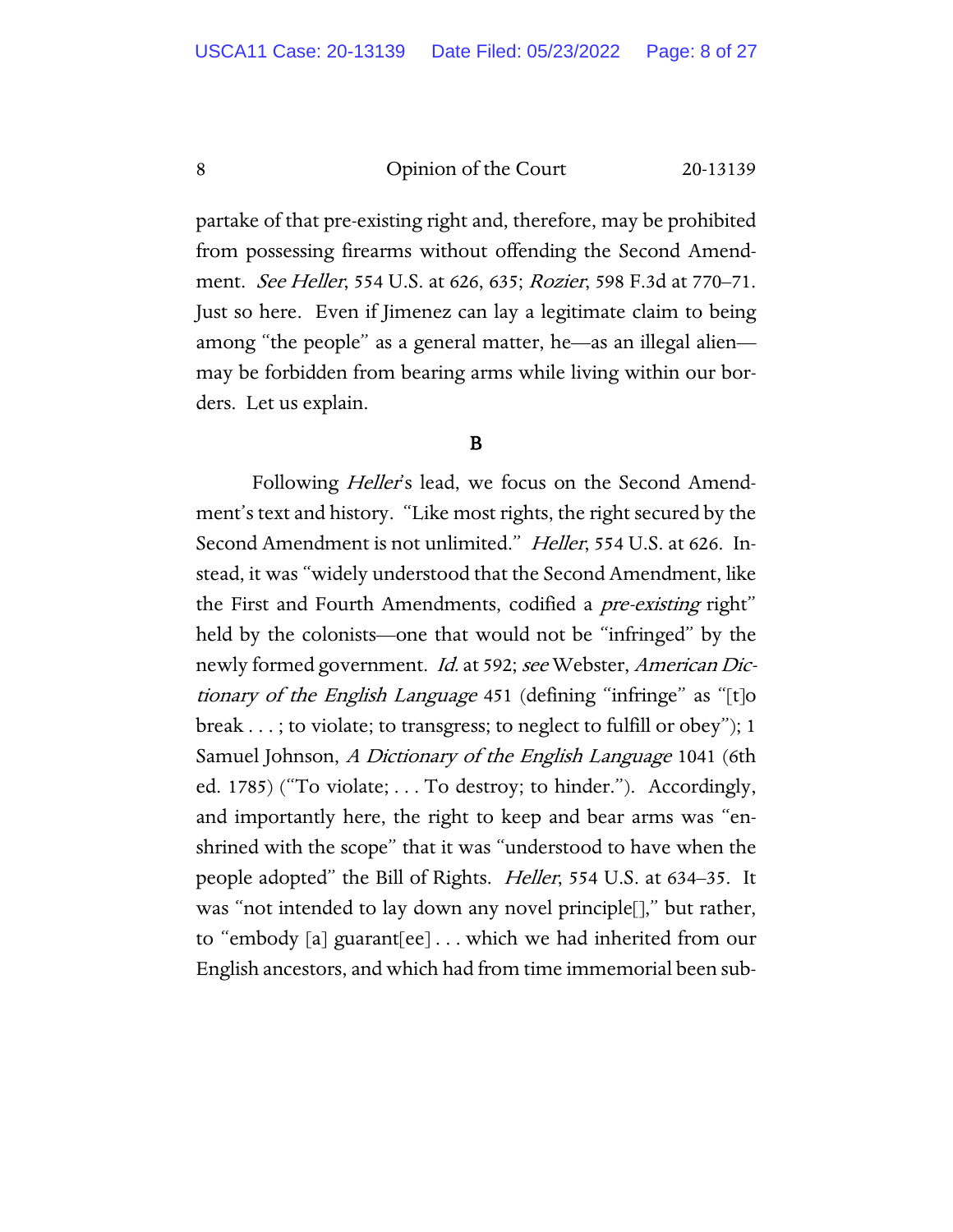ject to certain well-recognized exceptions arising from the necessities of the case." Robertson v. Baldwin, 165 U.S. 275, 281 (1897); see Heller, 554 U.S. at 592, 599. The disarmament of illegal aliens is one such exception.

Consider, first, the laws of England predating the Founding. The individual right to bear arms enshrined in the English Declaration of Rights—which "has long been understood to be the predecessor to our Second Amendment"—was not made "available to the whole population." *Heller*, 554 U.S. at 593. Instead, it was limited to the "Subjects which are Protestants, . . . suitable to their Conditions, and as allowed by Law." 1 W. & M., ch. 2,  $\S 7$ , in 3 Eng. Stat. at Large 441 (1689). We have found no historical evidence indicating that aliens shared this fundamental right with either natural-born Brits or denizens (who might be thought of as naturalized British subjects), both of whose relationships to the sovereign mirrored that of American "citizens."[1](#page-8-0) Indeed, the right to own guns in eighteenth-century England was statutorily restricted to the landed gentry. See, e.g., Patrick J. Charles, Armed in America 51, 58 (2018); Giles Jacob, A New Law-Dictionary (1750) (unpaginated), reprinted in The Complete Bill of Rights: The Drafts, Debates, Sources, and Origins 300 (Neil H. Cogan ed., 2d

<span id="page-8-0"></span><sup>&</sup>lt;sup>1</sup> To the Framers, the term "citizen" was "considered better suited" than "subject" to "the description of one living under a republican government"—as opposed to a monarchy—and "it was adopted by nearly all of the States upon their separation from Great Britain." Minor v. Happersett, 88 U.S. (21 Wall.) 162, 166 (1874).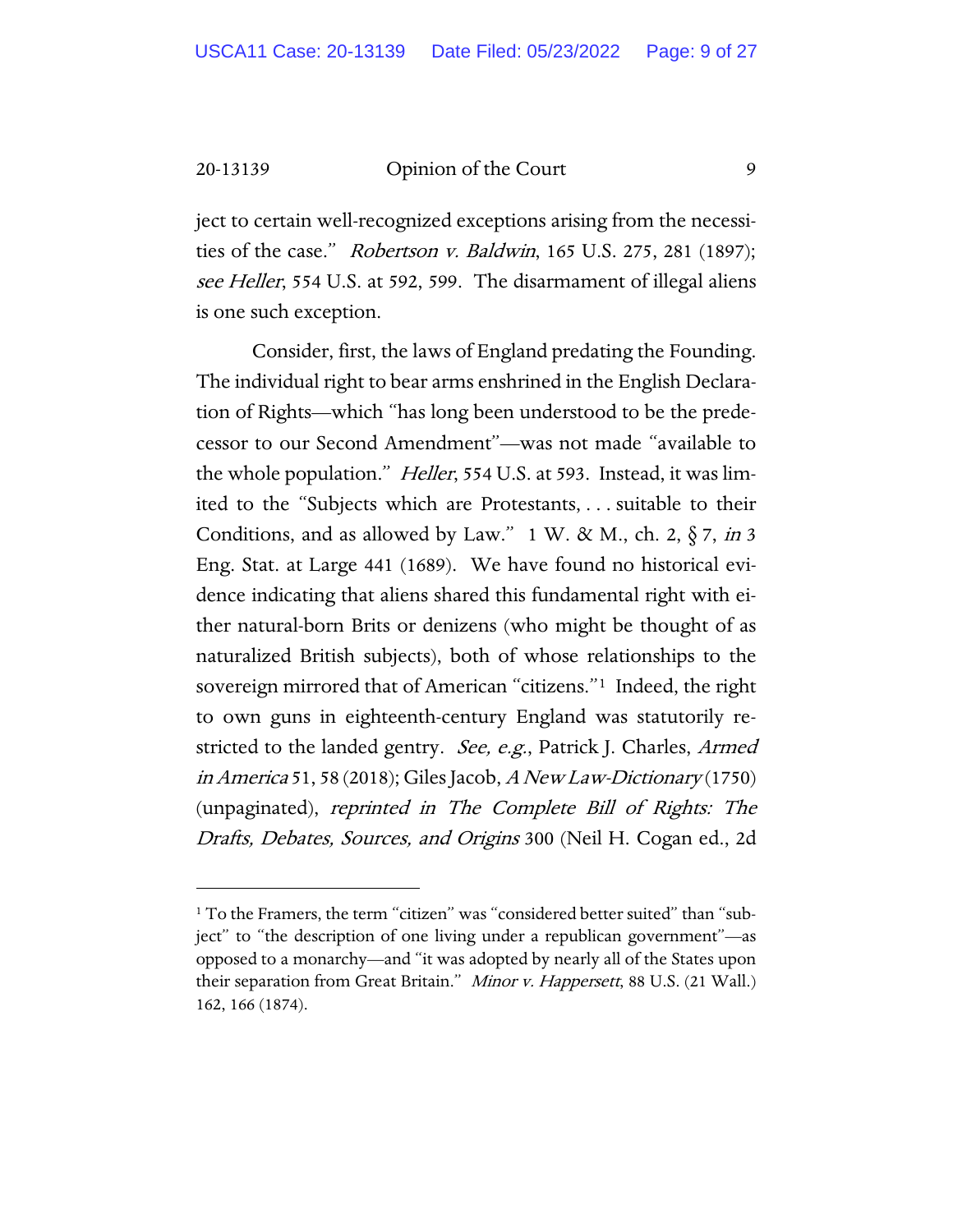ed. 2015). And the English common law simultaneously made it such that "aliens [were] incapacitated to hold lands." *Bayard v. Sin*gleton, 1 N.C. 5, 9 (1787) (emphasis omitted); see Dawson's Lessee v. Godfrey, 8 U.S. (4 Cranch) 321, 323–24 (1808); Blackstone, supra, at \*372.

The British conception of international law is of a piece. As was common throughout eighteenth-century Europe, our English ancestors drew a sharp distinction between the privileges and immunities of natural-born or naturalized subjects, on the one hand, and aliens, on the other. The former "ha[d] a great variety of rights," including "that of having arms for their defence, suitable to their condition and degree." Blackstone, *supra*, at \*143, \*371; see Heller, 554 U.S. at 593–94. By contrast, the rights of aliens were "much more circumscribed," and it was "left in the power of all states to take such measures about the admission of strangers as they [thought] convenient." Blackstone, *supra*, at \*259, \*371. Given this broad sovereign authority, it was well understood that aliens "d[id] not participate in all the rights of citizens"; they instead "enjoy[ed] only the advantages which the law or custom [gave] them." 1 Emer de Vattel, *The Law of Nations*  $\S$  213, at 101 (Joseph Chitty ed., 1883).[2](#page-9-0)

<span id="page-9-0"></span><sup>&</sup>lt;sup>2</sup> "Vattel's influence on the Founders in framing the Constitution is immeasurable. His influence would have included the Founders' understanding of the rules of naturalization (such as who may obtain a country's rights, privileges, and immunities), the laws of war, foreign affairs, and immigration." Patrick J. Charles, Representation Without Documentation?: Unlawfully Present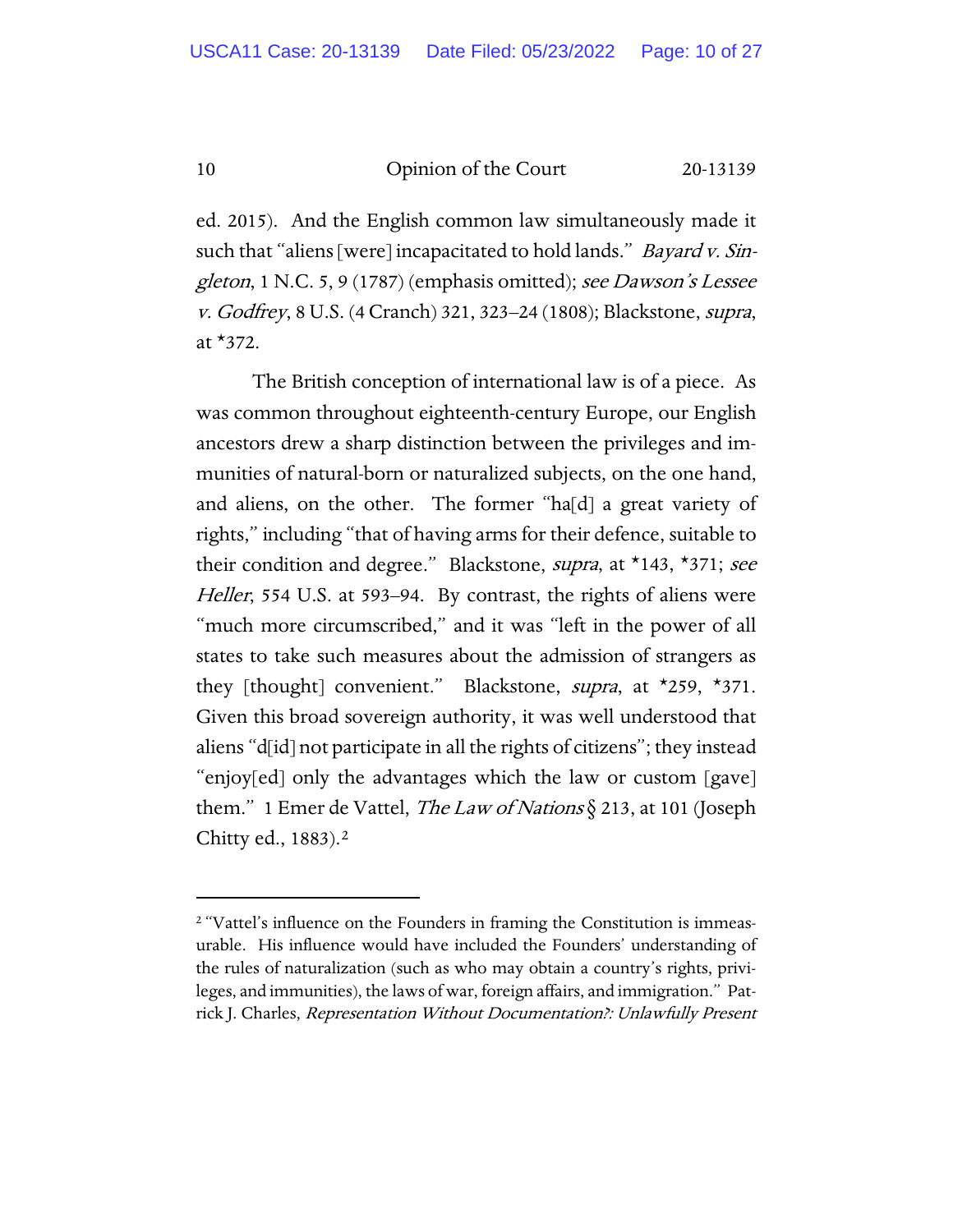All of this suggests that aliens didn't share in the right to bear arms that Englishmen enjoyed. As a general matter, they "could not claim the rights and liberties of the English subject." Patrick J. Charles, The Plenary Power Doctrine and the Constitutionality of Ideological Exclusions: An Historical Perspective, 15 Tex. Rev. L. & Pol. 61, 72 (2010). And with respect to firearms, in particular, "the government was free to treat them as it pleased." See id.

The English view carried across the Atlantic, where it was well understood that the right to bear arms "did not extend to all New World residents." Joyce Lee Malcolm, To Keep and Bear Arms: The Origins of an Anglo-American Right 140 (1994). For example, several colonies enacted "complete bans on gun ownership" by slaves and Native Americans. Adam Winkler, Heller's Catch-22, 56 UCLA L. Rev. 1551, 1562 (2009). "Neither the Indian nor the slave was a citizen" of the British colonies and, accordingly, "neither was entitled to the rights of English subjects." Malcolm, supra, at 141. Just as in England, they could be prevented from keeping and bearing arms "on the ground of alienage" or lack of

Aliens, Apportionment, the Doctrine of Allegiance, and the Law, 25 BYU J. Pub. L. 35, 77 (2011) (footnote omitted); see also, e.g., Franchise Tax Bd. v. Hyatt, 139 S. Ct. 1485, 1493 (2019) (referring to Vattel as the "founding era's foremost expert on the law of nations"); Miller v. The Ship Resolution, 2 U.S. (2 Dall.) 1, 15 (1781) (calling Vattel "a celebrated writer on the laws of nations").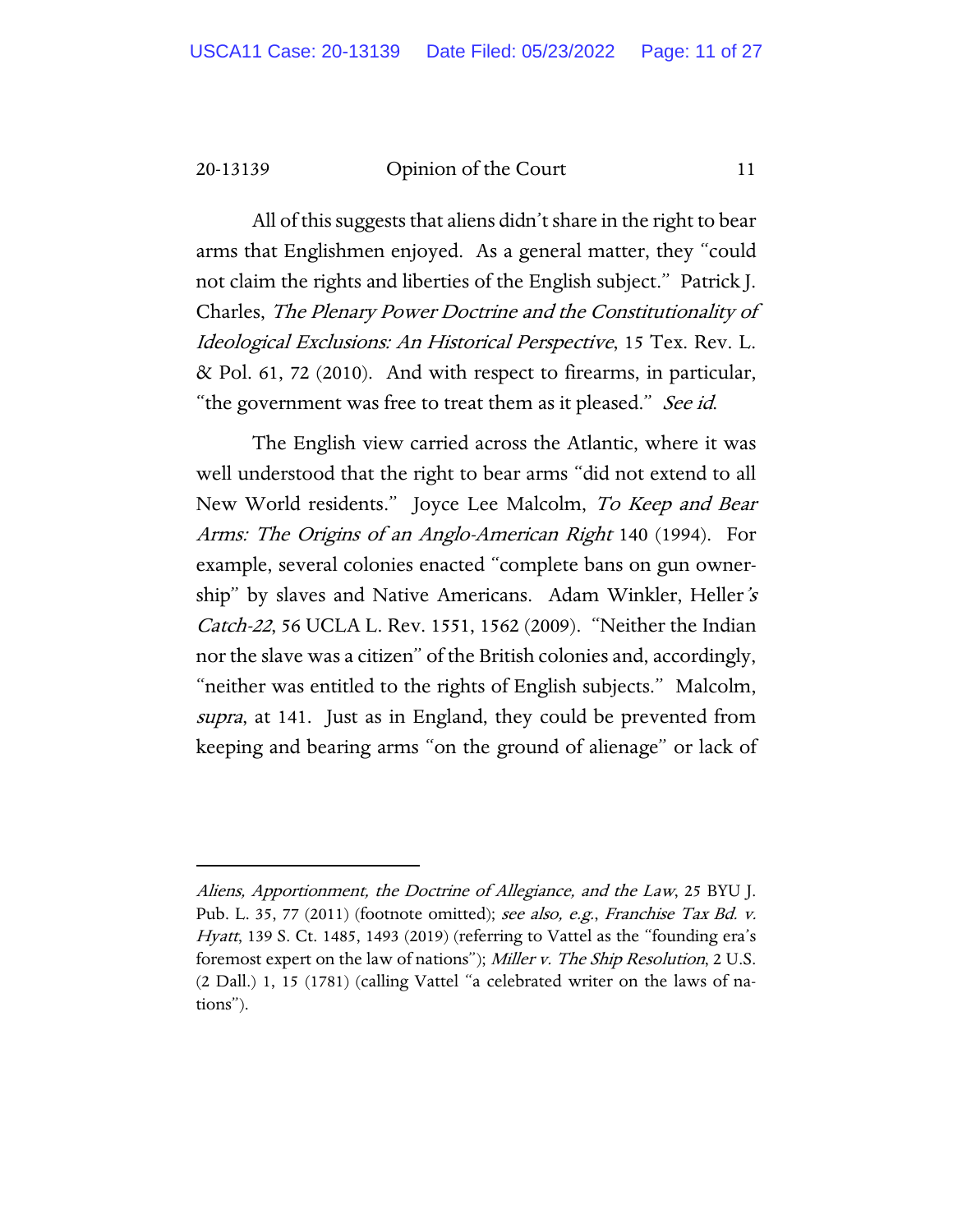allegiance to the sovereign. Don B. Kates, Jr., *Handgun Prohibi*tion and the Original Meaning of the Second Amendment, 82 Mich. L. Rev. 204, 217 n.54 (1983).

So too, some of the colonies disarmed white aliens, who weren't members of the polity. See Akhil Reed Amar, The Bill of Rights: Creation and Reconstruction 48 (1998) (explaining that, while aliens in the colonies held "sundry" civil rights, they "typically could not vote, hold public office, or serve on juries" and didn't have "the right to bear arms," because these "were rights of members of the polity"). At first, "colonial governments prohibited any white person unwilling to affirm his allegiance to the British Crown from collecting firearms." Adam Winkler, Gun Fight: The Battle Over the Right to Bear Arms in America 116 (2011). "Then, when the political winds shifted, people who didn't support the Revolution were ordered to turn over their guns." *Id.*; see Robert H. Churchill, Gun Regulation, the Police Power, and the Right to Keep Arms in Early America: The Legal Context of the Second Amendment, 25 L. & Hist. Rev. 139, 157–60 (2007) (compiling statutes). In both cases, an individual's "'undivided allegiance to the sovereign'"—his "membership in the political community"—was regarded as "a precondition to the right to keep and bear arms." United States v. Perez, 6 F.4th 448, 462 (2d Cir. 2021) (Menashi, J., concurring) (quoting Churchill, *supra*, at 157).

These laws reveal "an early feature of the emerging republic"—the selective "disarmament of groups associated with foreign elements." Pratheepan Gulasekaram, "The People" of the Second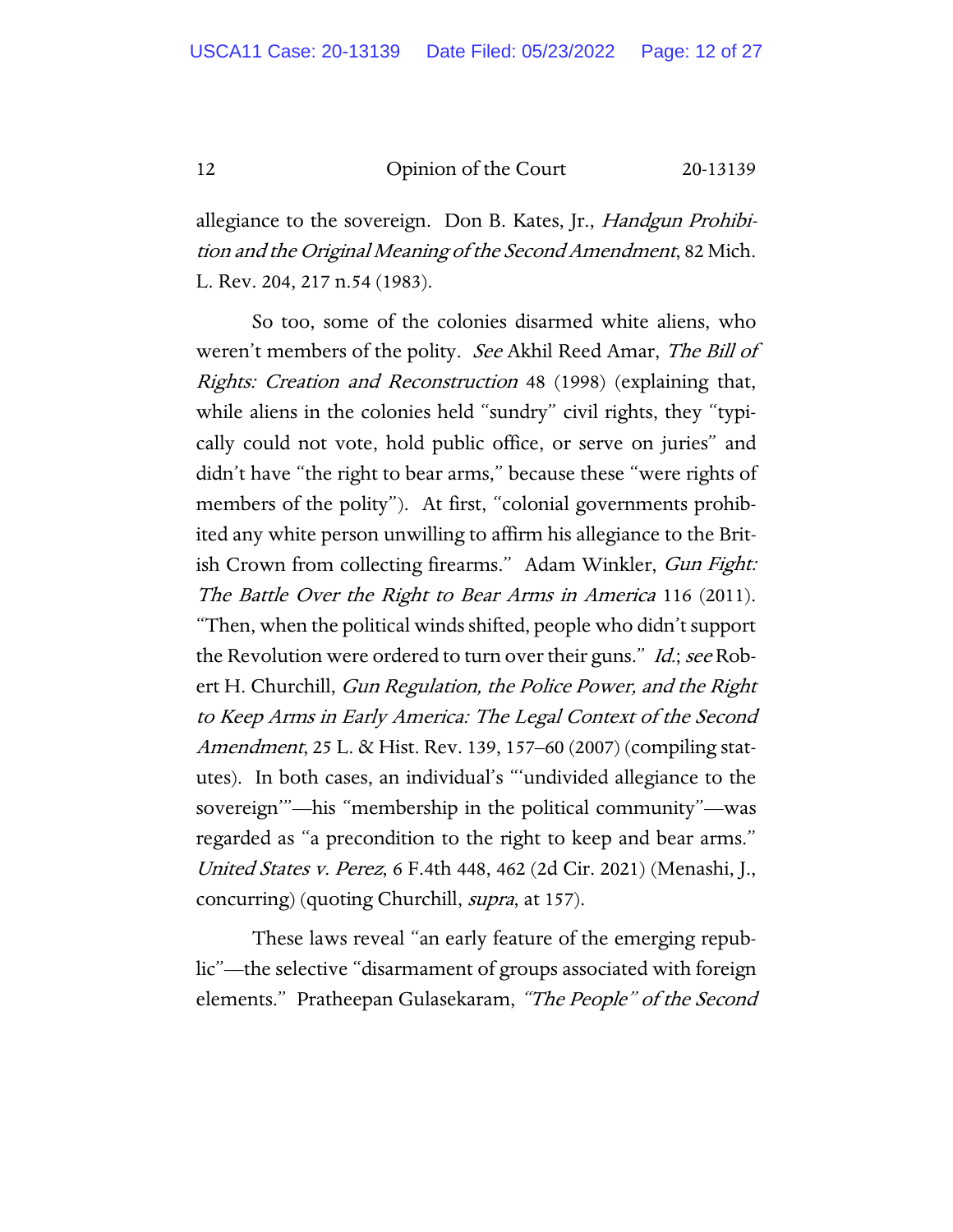Amendment: Citizenship and the Right to Bear Arms, 85 N.Y.U. L. Rev. 1521, 1548–49 (2010). By refusing to take an oath of allegiance to the state, those associated with foreign governments renounced their membership in the American political community and, in doing so, forfeited the state's protection of their right to arms—even if they continued to live on American soil. See Perez, 6 F.4th at 462 (Menashi, J., concurring).

Consistent with the English and colonial accounts, various Framing-era sources "refer to arms-bearing as a *citizen's* right" that was closely associated with national fealty and membership in the body politic. Note, The Meaning(s) of "The People" in the Constitution, 126 Harv. L. Rev. 1078, 1093 (2013) (emphasis added). To take one example, the Federalist Papers explained that one of the bulwarks of personal liberty was the prospect of "citizens with arms in their hands." The Federalist No. 46, at 296 (James Madison) (Clinton Rossiter ed., 1961). "If the representatives of the people" were to "betray their constituents," Hamilton proclaimed, then it would be the natural right of the "citizens" to "rush tumultuously to arms." The Federalist No. 28, at 176 (Alexander Hamilton); see also, e.g., 3 Joseph Story, Commentaries on the Constitution of the United States  $\S$  1890, at 746 (1833) ("The right of the citizens to keep and bear arms has justly been considered, as the palladium of the liberties of a republic; since it offers a strong moral check against the usurpation and arbitrary power of rulers" and "enable[s] the people to resist and triumph over them."). Yet when the Constitution was submitted for ratification, many feared that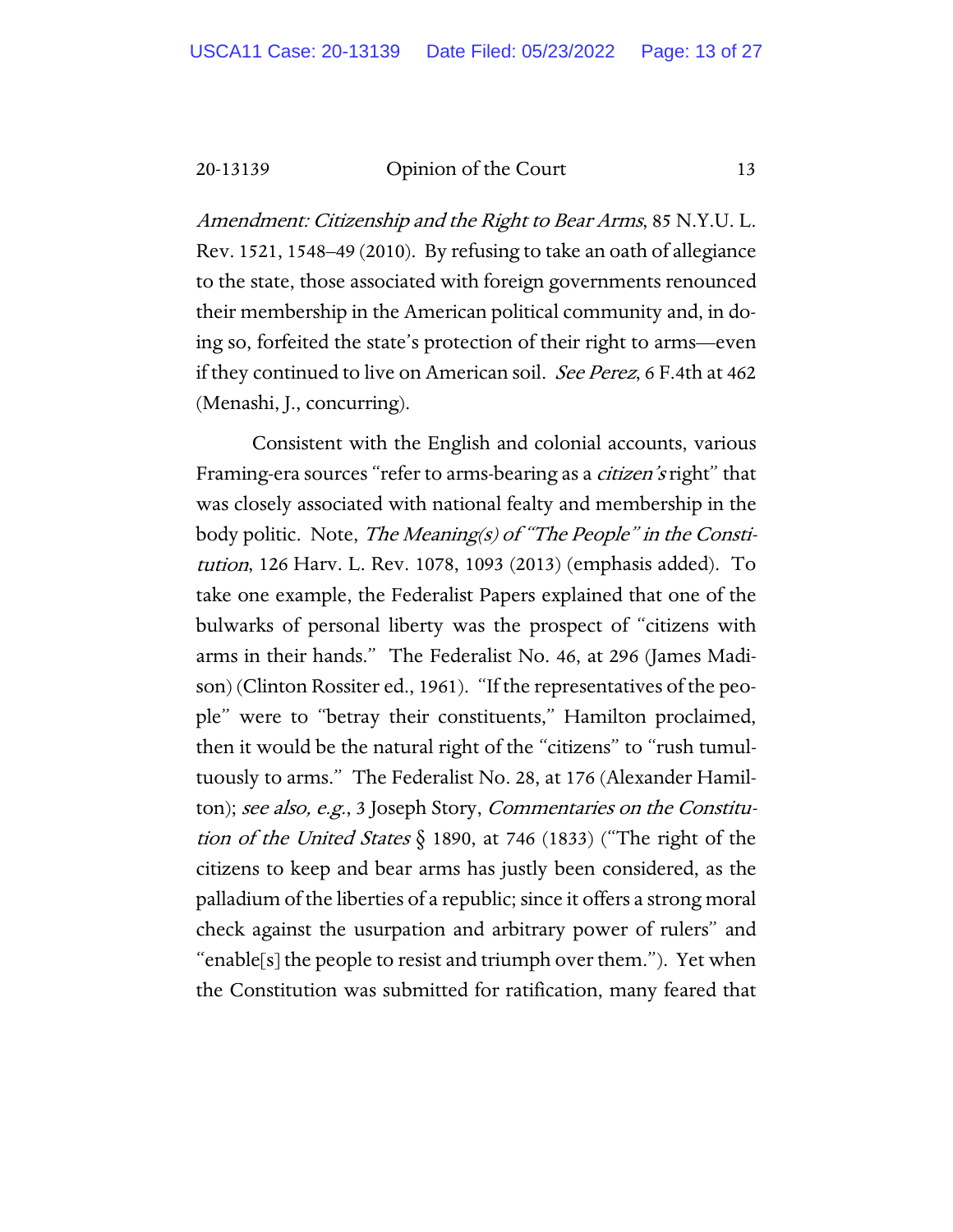the lack of an express guarantee of the right to bear arms would lead to an erosion of liberty—particularly because the new charter empowered Congress to call forth the militia and raise an army and navy. See Heller, 554 U.S. at 598. Thus, several proposals quickly emerged in the States urging the adoption of an amendment explicitly prohibiting Congress from disarming "citizens." See Charles, Armed in America, supra, at 94; The Complete Bill of Rights, supra, at 275 (documenting the Massachusetts proposal that Congress be barred from "prevent[ing] the people of the United States, who are peaceable citizens, from keeping their own arms," as well as the New Hampshire proposal that "Congress shall never disarm any Citizen unless such as are or have been in Actual Rebellion").

The Second Amendment seems to have codified this principle. See Heller, 554 U.S. at 592–93, 599. "It was understood across the political spectrum that the right" to keep and bear arms "helped to secure the ideal of a citizen militia, which might be necessary to oppose an oppressive military force if the constitutional order broke down." Id. at 599. At the same time, it helped to secure the citizen's right to self-defense when his government was unable (or unwilling) to protect him from private lawlessness. *See id.* at 594– 95; Blackstone, *supra*, at \*144. But just as it was in both England and colonial America, this right did not extend in the same fashion to persons outside the national polity. For them, the ability to keep and bear arms remained subject to governmental regulation. That is, Congress could lawfully restrict the privilege for those who—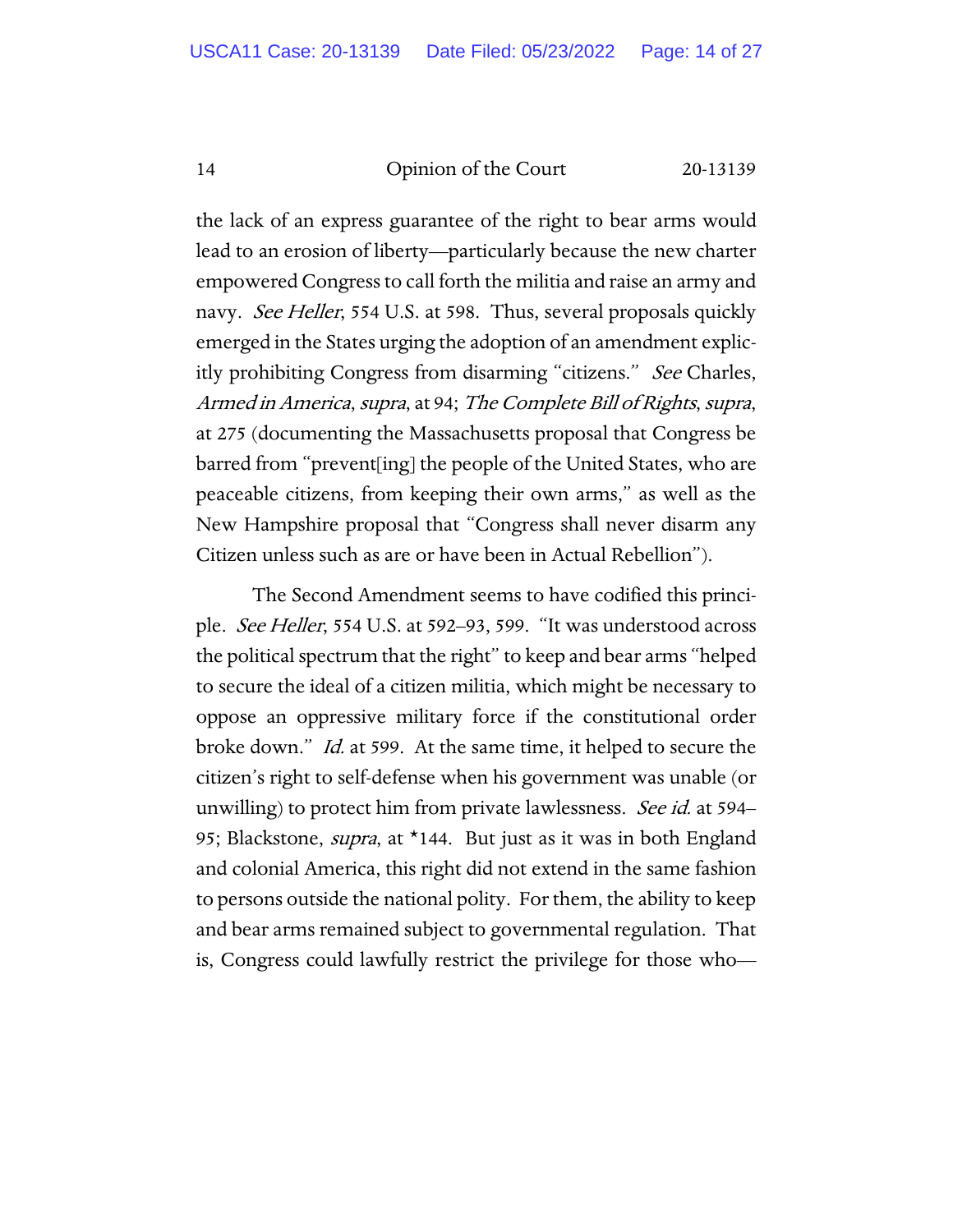like illegal aliens today—did not owe or swear allegiance to the United States. See Churchill, supra, at 159.

This understanding of the Second Amendment is buttressed by additional bits of historical evidence. First, it is buoyed by the phrasing of many early state constitutions, which—in northern and southern states alike—expressly limited the right to keep and bear arms to "citizens." See Pa. Const. of 1790, art. IX,  $\S$  21; Ky. Const. of 1792, art. XII, § 23; Miss. Const. of 1817, art. I, § 23; Conn. Const. of 1818, art. I, § 17; Ala. Const. of 1819, art. I, § 23; Me. Const. of 1819, art. I,  $\S$  16; cf. Heller, 554 U.S. at 603 (treating state constitutions that "protected an individual citizen's right to self-defense" as "strong evidence that that is how the founding generation conceived of the right").

Second, it is confirmed by a fundamental tenet of eighteenth-century international law. As Vattel explained, an alien could not "settle by a full right, and as he pleases, in the place he has chosen, but must ask permission of the chief of the place." Vattel, *supra*,  $\S$  230, at 107. Or, in the words of Blackstone: "[B]y the law of nations, no member of one society has a right to intrude into another." Blackstone, *supra*, at \*259. To be sure, aliens who were "*permitted* to settle and stay in the country" often shared many privileges afforded to citizens. See Vattel, supra,  $\S$  213, at 101 (emphasis added); Blackstone, *supra*, at \*370. But their attainment of these rights "came under a condition—this being that aliens owe[d] temporary obedience to the United States and its laws." Charles, Representation Without Documentation, supra, at 75–76; see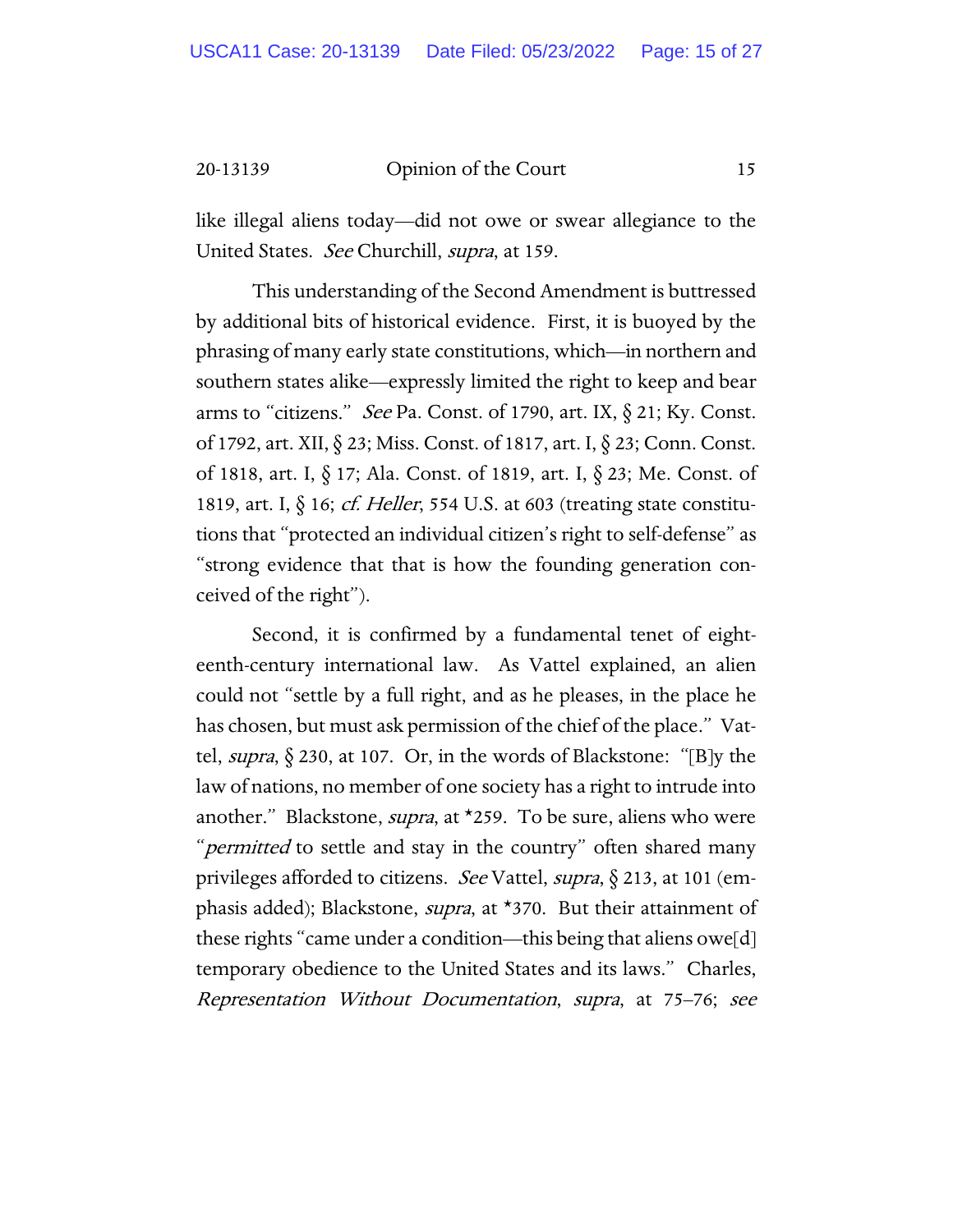Blackstone, *supra*, at \*370; Elliot Debates, *supra*, at 556 (statement of James Madison). Moreover, such temporary allegiance—and the reciprocal right to protection—were not automatically forged by dint of an alien's mere physical presence in the country. "In England, [that reciprocal arrangement] often required the announcing of one's presence and taking an oath. The same held true in the United States." Patrick J. Charles, Decoding the Fourteenth Amendment's Citizenship Clause: Unlawful Immigrants, Allegiance, Personal Subjection, and the Law, 51 Washburn L.J. 211, 219 (2012) (footnote omitted). As a result, aliens could not surreptitiously enter a foreign nation in violation of the immigration prerogatives of the sovereign and expect to receive all the rights and protections of the citizenry. Nor can they do so today. See, e.g., Demore v. Hyung Joon Kim, 538 U.S. 510, 522 (2003); Mathews v. Diaz, 426 U.S. 67, 78–80 (1976).<sup>[3](#page-15-0)</sup>

\* \* \*

None of this, of course, is to suggest that illegal aliens in the United States have no constitutional rights whatsoever. See Verdugo-Urquidez, 494 U.S. at 270–71. But consistent with the Second Amendment's text and history, they do not enjoy the right to keep and bear arms. Accordingly, we hold that 18 U.S.C.  $\S$  922(g)(5)(A)

<span id="page-15-0"></span><sup>3</sup> For all of these reasons, we needn't—and don't—decide whether a similar prohibition restricting arms possession for *lawfully* admitted aliens would violate the Second Amendment.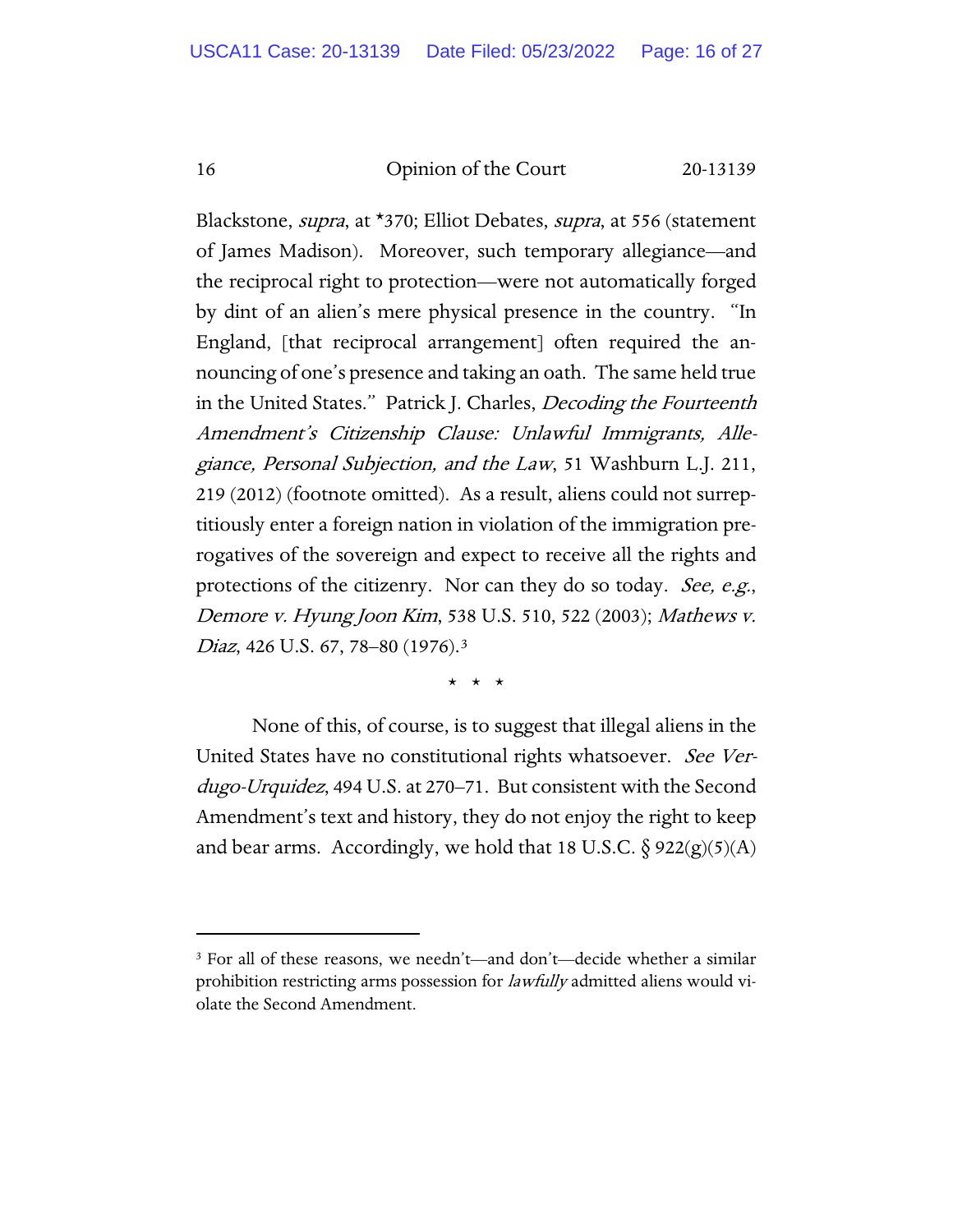passes constitutional muster.[4](#page-16-0) The law's ban on firearm possession by illegal aliens does not "infringe[]" the right that the Second Amendment embodies. See Heller, [5](#page-16-1)54 U.S. at 592.<sup>5</sup>

We AFFIRM Jimenez's conviction.

<span id="page-16-0"></span><sup>4</sup> In so holding, we join the seven circuits that have confronted the issue before us, all of which have concluded—albeit for a variety of reasons—that  $\S 922(g)(5)(A)$  does not violate the Second Amendment. See Perez, 6 F.4th at 456 (majority op.); id. at 463 (Menashi, J., concurring); United States v. Torres, 911 F.3d 1253, 1264 (9th Cir. 2019); Meza-Rodriguez, 798 F.3d at 673; United States v. Carpio-Leon, 701 F.3d 974, 982 (4th Cir. 2012); Huitron-Guizar, 678 F.3d at 1168-70; United States v. Flores, 663 F.3d 1022, 1023 (8th Cir. 2011) (per curiam); United States v. Portillo-Munoz, 643 F.3d 437, 442 (5th Cir. 2011).

<span id="page-16-1"></span><sup>&</sup>lt;sup>5</sup> One last point. Jimenez separately contends that the district court erred in refusing to grant him an evidentiary hearing to establish his connections with this country. He admits, however, that he is an illegal alien. And for reasons already explained, that dooms his Second Amendment defense. Therefore, even if Jimenez could have made good on his allegations, that wouldn't have salvaged his motion to dismiss. The district court didn't abuse its discretion. See United States v. Rothstein, 939 F.3d 1286, 1292 (11th Cir. 2019) ("An evidentiary hearing is not required where none of the critical facts are in dispute and the facts as alleged by the defendant if true would not justify the relief requested." (quotation omitted)).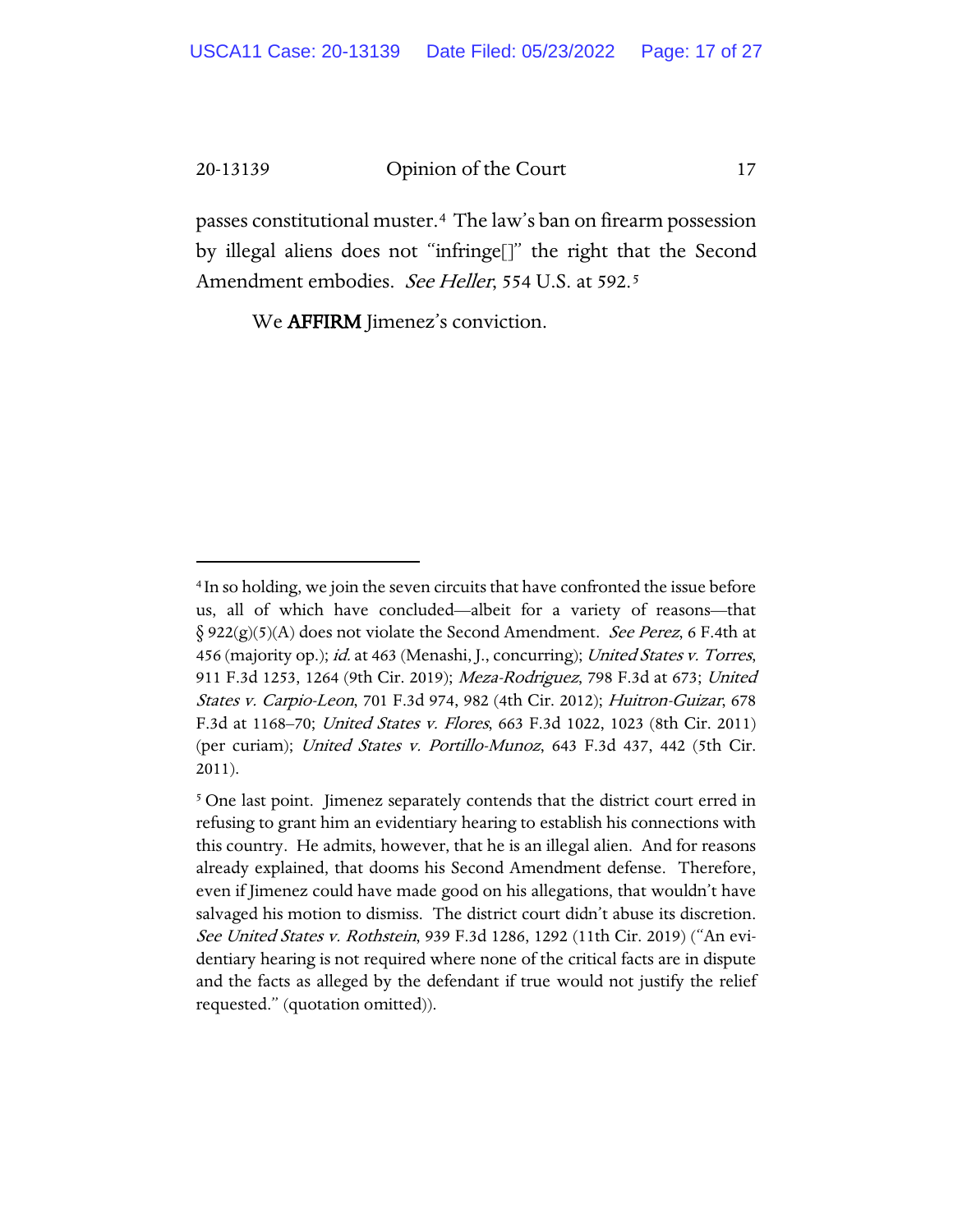#### 20-13139 Newsom, J., concurring 1

NEWSOM, Circuit Judge, concurring:

Needless to say, I concur in the majority opinion. I write separately to comment briefly on (1) what I take to be the appropriate Second Amendment framework, (2) this Court's precedent (or, as I think, lack thereof) regarding that framework, and (3) what we might learn from that framework in thinking about how we operationalize and protect other constitutional rights.

I

In the wake of District of Columbia v. Heller, 554 U.S. 570  $(2008)$ , and *McDonald v. City of Chicago*, 561 U.S. 742  $(2010)$ , the Supreme Court "has not definitively resolved the standard for evaluating Second Amendment claims." Silvester v. Becerra, 138 S. Ct. 945, 947 (2018) (Thomas, J., dissenting from the denial of certiorari). Left with that analytical vacuum, many of our sister circuits have adopted the following two-step test: A reviewing court initially "ask[s] if the restricted activity is protected by the Second Amendment in the first place" and, then, if it is, proceeds to apply an "appropriate level of scrutiny." *GeorgiaCarry.Org, Inc v. Geor*gia, 687 F.3d 1244, 1260 n.34 (11th Cir. 2012) (collecting cases).

I'm on board with step one, which calls for an originalist inquiry of the sort that (I hope) characterizes the majority opinion in this case. *See id.* at 1261 (analyzing the "text of the Second Amendment" as well as "the historical background" against which that text was adopted). But I view step two as problematic—not only because it elevates the normative views of "we the judges" over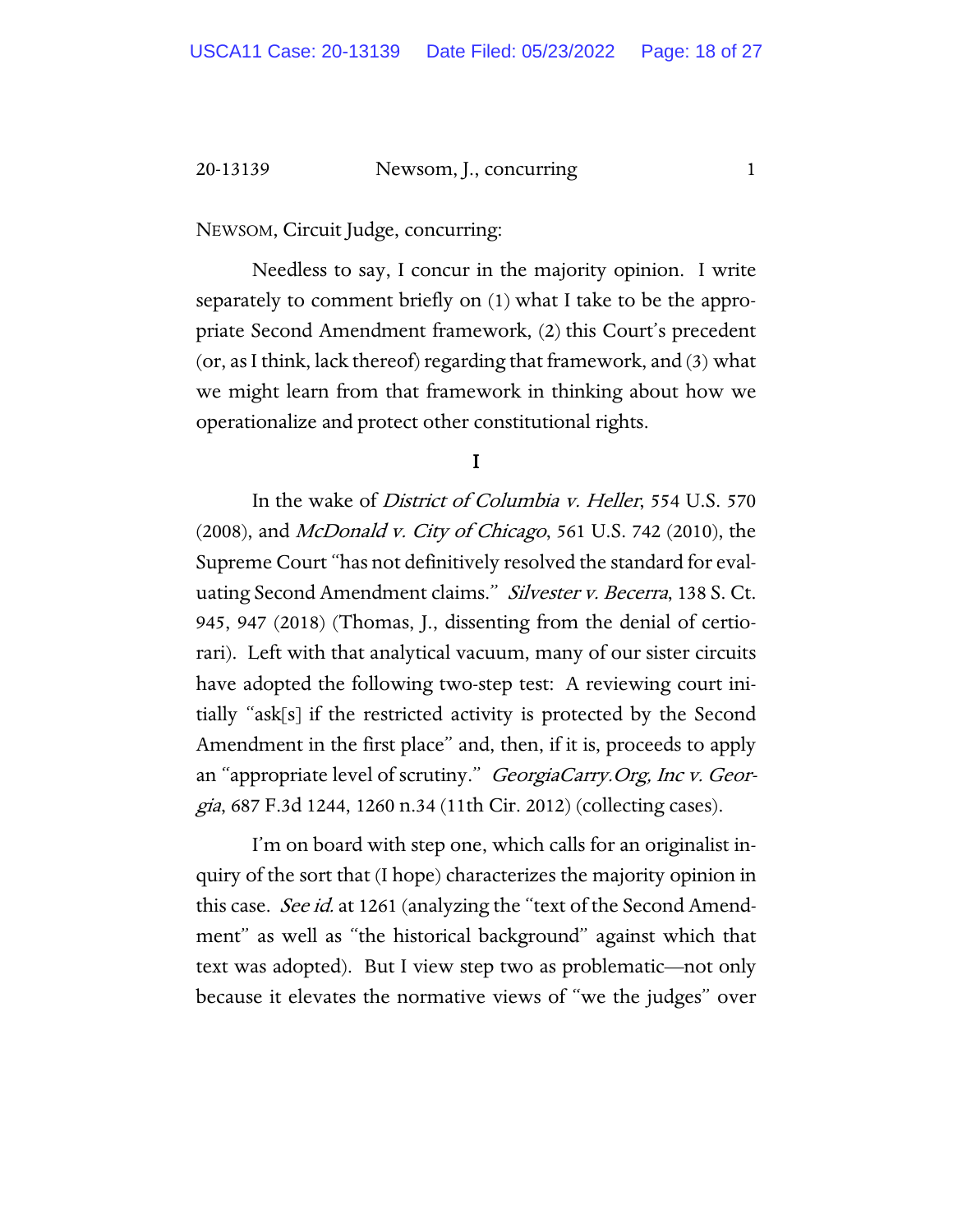# 2 Newsom, J., concurring 20-13139

"We the People" through an ill-defined balancing test, but also because it stands in significant tension with Supreme Court precedent. *See Rogers v. Grewal*, 140 S. Ct. 1865, 1866–67 (2020) (Thomas, J., joined by Kavanaugh, J., dissenting from the denial of certiorari) (concluding that Heller and McDonald foreclose use of the tiers of scrutiny and criticizing lower courts for adopting an "entirely made up" test). As then-Judge Kavanaugh summarized, "Heller and McDonald leave little doubt that courts are to assess gun bans and regulations based on text, history, and tradition, not by a balancing test such as strict or intermediate scrutiny." Heller v. District of Columbia (Heller II), 670 F.3d 1244, 1271 (D.C. Cir. 2011) (Kavanaugh, J., dissenting).[1](#page-18-0) The first step, in other words, is the only step.

<span id="page-18-0"></span><sup>&</sup>lt;sup>1</sup> Many other jurists and commentators have taken the same view. *See, e.g.*, Duncan v. Bonta, 19 F.4th 1087, 1143–44 (9th Cir. 2021) (en banc) (Bumatay, J., joined by Ikuta and Nelson, JJ., dissenting); *Mance v. Sessions*, 896 F.3d 390, 395 (5th Cir. 2018) (Elrod, J., joined by Jones, Smith, Willett, Ho, Duncan, and Engelhardt, JJ., dissenting from the denial of reh'g en banc); Tyler v. Hillsdale Cnty. Sheriff's Dep't, 837 F.3d 678, 702 (6th Cir. 2016) (en banc) (Batchelder, J., concurring in most of the judgment); *Binderup v. Att'y Gen. of U.S.*, 836 F.3d 336, 364 (3d Cir. 2016) (en banc) (Hardiman, J., joined by Fisher, Chagares, Jordan, and Nygaard, JJ., concurring in part and concurring in the judgments); Eugene Volokh, Implementing the Right to Keep and Bear Arms for Self-Defense: An Analytical Framework and a Research Agenda, 56 UCLA L. Rev. 1443, 1463 (2009).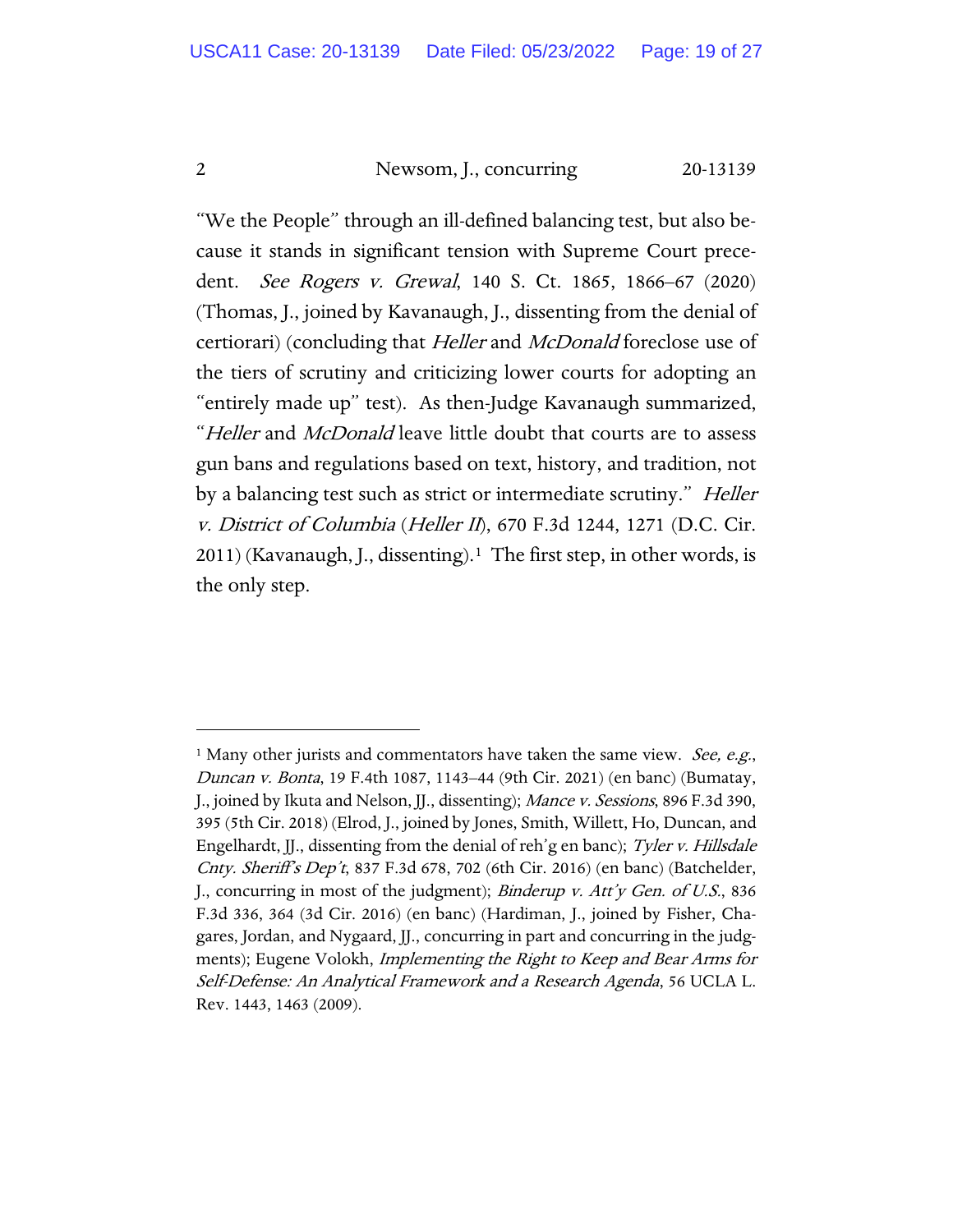20-1313 Newsom, J., concurring 3

I largely agree with that assessment.[2](#page-19-0) After thoroughly analyzing the text and history of the Second Amendment, the Heller majority expressly eschewed any type of "judge-empowering 'interest-balancing inquiry." 554 U.S. at 634; see McDonald, 561 U.S. at 790–91. It instead emphasized that the Second Amendment, as adopted and ratified, represents "the very *product* of an interest balancing by the people"—one that modern judges cannot "conduct for them anew." *Heller*, 554 U.S. at 635. It's also worth noting that Heller was perhaps "the most explicitly and self-consciously originalist opinion in the history of the Supreme Court." United States v. Skoien, 614 F.3d 638, 647 (7th Cir. 2010) (en banc) (Sykes, J., dissenting) (quoting Cass R. Sunstein, Second Amendment Minimalism: Heller as Griswold, 122 Harv. L. Rev. 246, 246 (2008)). So, even if it "left many issues open" to further exploration, "that is not an invitation to marginalize the Court's holdings or disregard its decision method." Id. Adopting a sliding-scale form of means-ends scrutiny, I fear, does just that. *Compare* Philip Hamburger, *The* Inversion of Rights and Power, 63 Buff. L. Rev. 731, 753 (2015)

<span id="page-19-0"></span><sup>2</sup> I say "largely" because it has never been clear to me what work "tradition" is supposed to be doing in the tripartite "text, history, and tradition" formulation. The duly adopted and ratified text of the Second Amendment, as originally (and thus historically) understood, governs the interpretive inquiry. To the extent that "tradition" is meant to stand in for the original  $(i.e.,$  historical) public meaning of the words on the page, it is duplicative. And to the extent that it is meant to expand the inquiry beyond the original public meaning say, to encompass latter-day-but-still-kind-of-old-ish understandings—it misdirects the inquiry.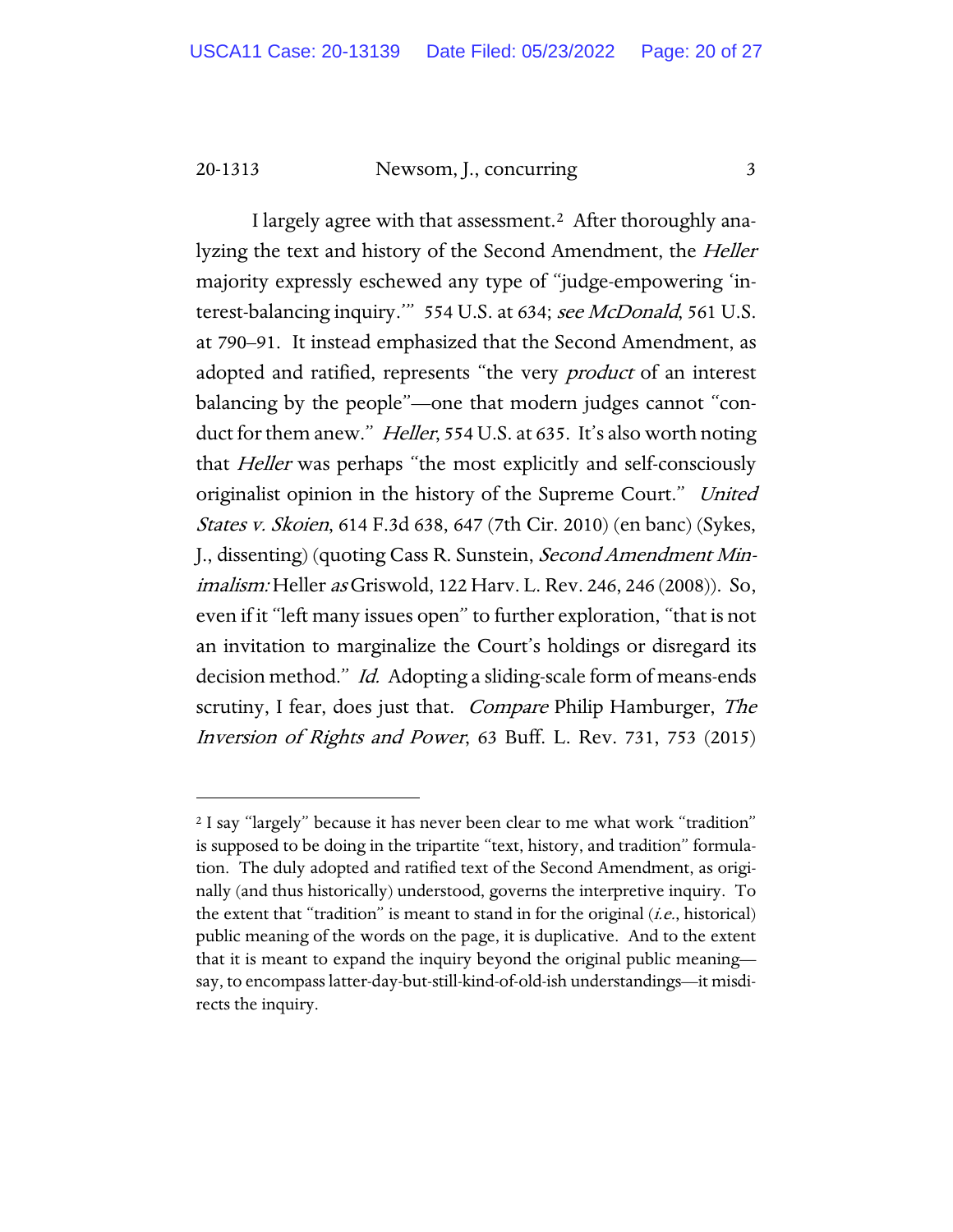4 Newsom, J., concurring 20-13139

("[W]hen a judge evaluates a government interest, he is deciding whether the interest of the government in its power trumps the interest of individuals in their rights."), with Heller, 554 U.S. at 634 ("The very enumeration of the right takes out of the hands of government—even the Third Branch of Government—the power to decide on a case-by-case basis whether the right is *really worth* insisting upon.").

Accordingly, we shouldn't ask whether a gun-control measure is, say, "substantially related" (how substantially?) to the achievement of an "important governmental interest" (how important?). Contra, e.g., United States v. Perez, 6 F.4th 448, 455 (2d Cir. 2021) (quotation omitted). Such an amorphous inquiry risks unelected and unaccountable judges upholding or invalidating gun-control laws at will—without respect to the original public meaning of the Second Amendment. Cf. Crawford v. Washington, 541 U.S. 36, 67–68 (2004) ("By replacing categorical constitutional guarantees with open-ended balancing tests, we do violence to their design."). We should instead "conclude[] that text, history, and tradition"—or, as I would say, "text and history," see supra note 2—"are dispositive in determining whether a challenged law violates the right to keep and bear arms." Rogers, 140 S. Ct. at 1866 (Thomas, J., joined by Kavanaugh, J., dissenting from the denial of certiorari). Such an approach is more principled, more faithful to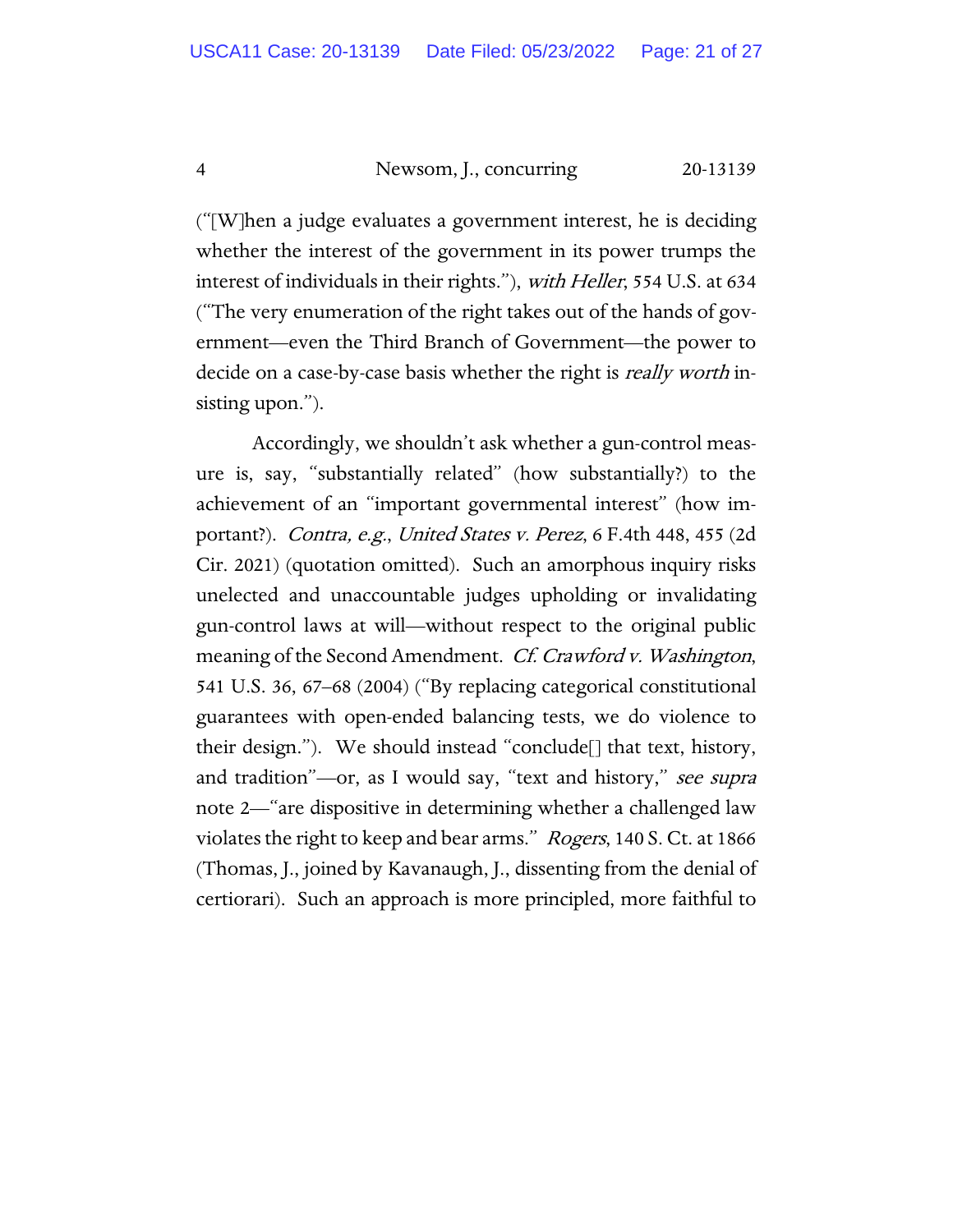#### 20-1313 Newsom, J., concurring 5

Heller, and more consistent with the Second Amendment's text and original understanding.[3](#page-21-0)

# II

My vote against means-ends interest balancing in Second Amendment cases leads me to make two additional observations one procedural and the other substantive.

As for procedure: The parties have assumed that we're bound by existing circuit precedent to means-ends scrutinize guncontrol measures challenged under the Second Amendment. I think they're mistaken.

For purposes of this case, the question is moot. Today's opinion resolves Jimenez's claim at "step one." As a textual and historical matter, the right to keep and bear arms did not—and thus does not—extend to illegal aliens. Having so concluded, we had no reason to turn to means-ends scrutiny on the back end. But what if the historical record had cut the other way? Would we have

<span id="page-21-0"></span><sup>&</sup>lt;sup>3</sup> After all, the Constitution guarantees that the right to keep and bear arms "shall not be infringed," not that it "shall not be infringed unless by restrictions that are substantially related to an important government interest." To be sure, the Framers understood that there were a number of limitations baked into the scope of this fundamental right. See Heller, 554 U.S. at 626–27; Heller II, 670 F.3d at 1274–75 (Kavanaugh, J., dissenting). But the two-part test that has emerged in the lower courts essentially accepts that we can add new ones should we see fit. That can't be. The Second Amendment was "enshrined with the scope [it was] understood to have when the people adopted [it], whether or not future legislatures or (yes) even future judges think that scope too broad." *Heller*, 554 U.S. at 634–35.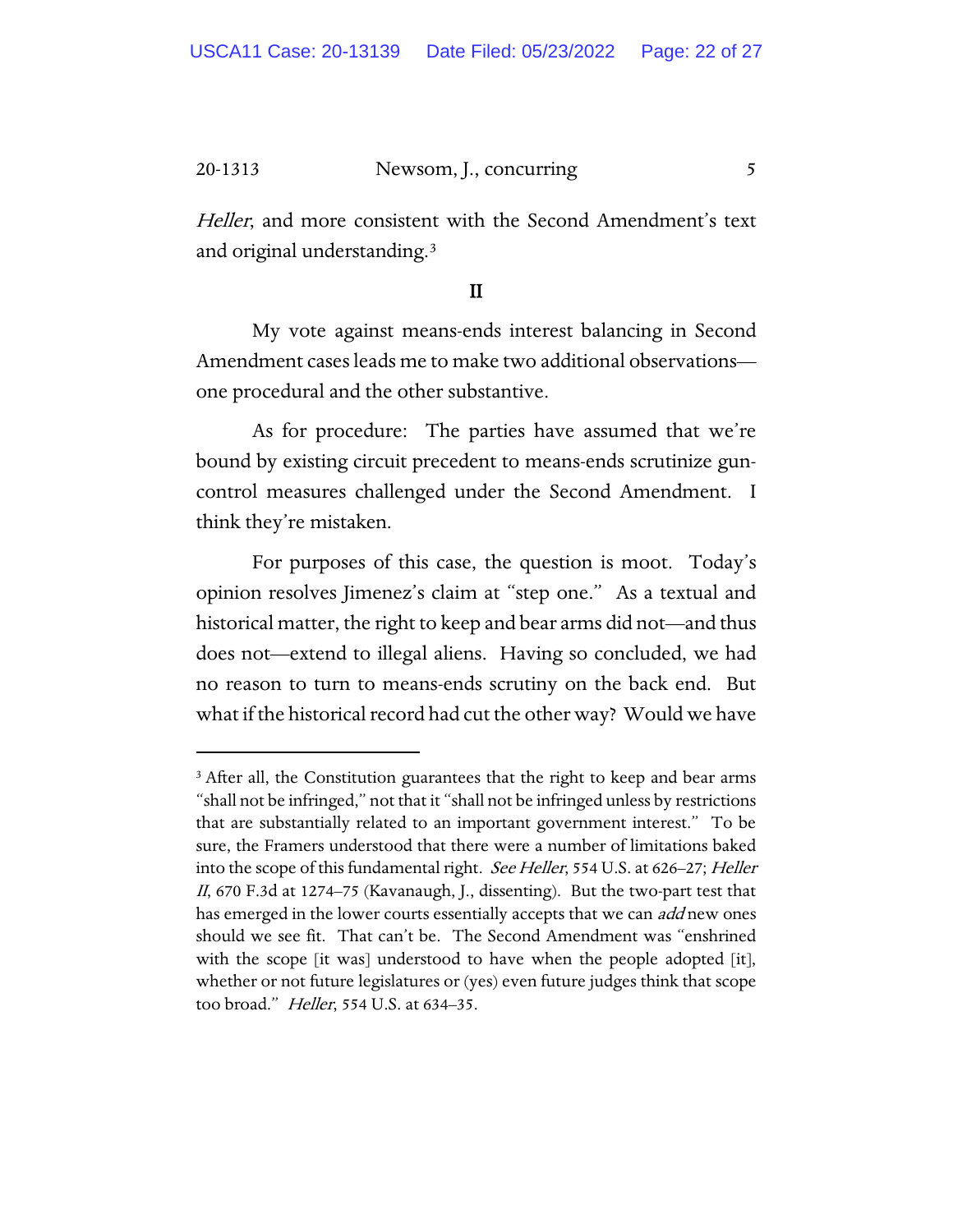6 Newsom, J., concurring 20-13139

been bound by our opinion in *GeorgiaCarry. Org* to then apply an "appropriate level" of means-ends scrutiny? 687 F.3d at 1260 n.34.

I don't think so. "We are not required to follow dicta in our own prior decisions." Pretka v. Kolter City Plaza II, Inc., 608 F.3d 744, 762 (11th Cir. 2010). And it seems to me that our suggestion in *GeorgiaCarry. Org* that "a two-step inquiry is appropriate" for resolving Second Amendment claims was exactly that. 687 F.3d at 1260 n.34. Because we "only reach[ed] the first step" in that case, id., our footnoted suggestion that we "would apply" a second, means-ends-scrutiny step wasn't "necessary to the decision of [the] case," Schwab v. Crosby, 451 F.3d 1308, 1327 (11th Cir. 2006); see also United States v. Caraballo-Martinez, 866 F.3d 1233, 1244 (11th Cir. 2017) ("[T]he 'holding' of a prior decision can reach only as far as the facts and circumstances presented to the Court in the case which produced that decision.").

Notably, even after *GeorgiaCarry.Org*, we have never applied means-ends scrutiny in a published decision analyzing a Second Amendment challenge. Rather, we have always—and only assumed that we would do so if we determined, in some unidentified future case, that a law "restricted activity" that is "protected by the Second Amendment in the first place." GeorgiaCarry. Org, 687 F.3d at 1260 n.34; see United States v. Bolatete, 977 F.3d 1022, 1036 (11th Cir. 2020); United States v. Focia, 869 F.3d 1269, 1285–87 (11th Cir. 2017); GeorgiaCarry.Org, Inc. v. U.S. Army Corps of Eng'rs, 788 F.3d 1318, 1324 (11th Cir. 2015); see also United States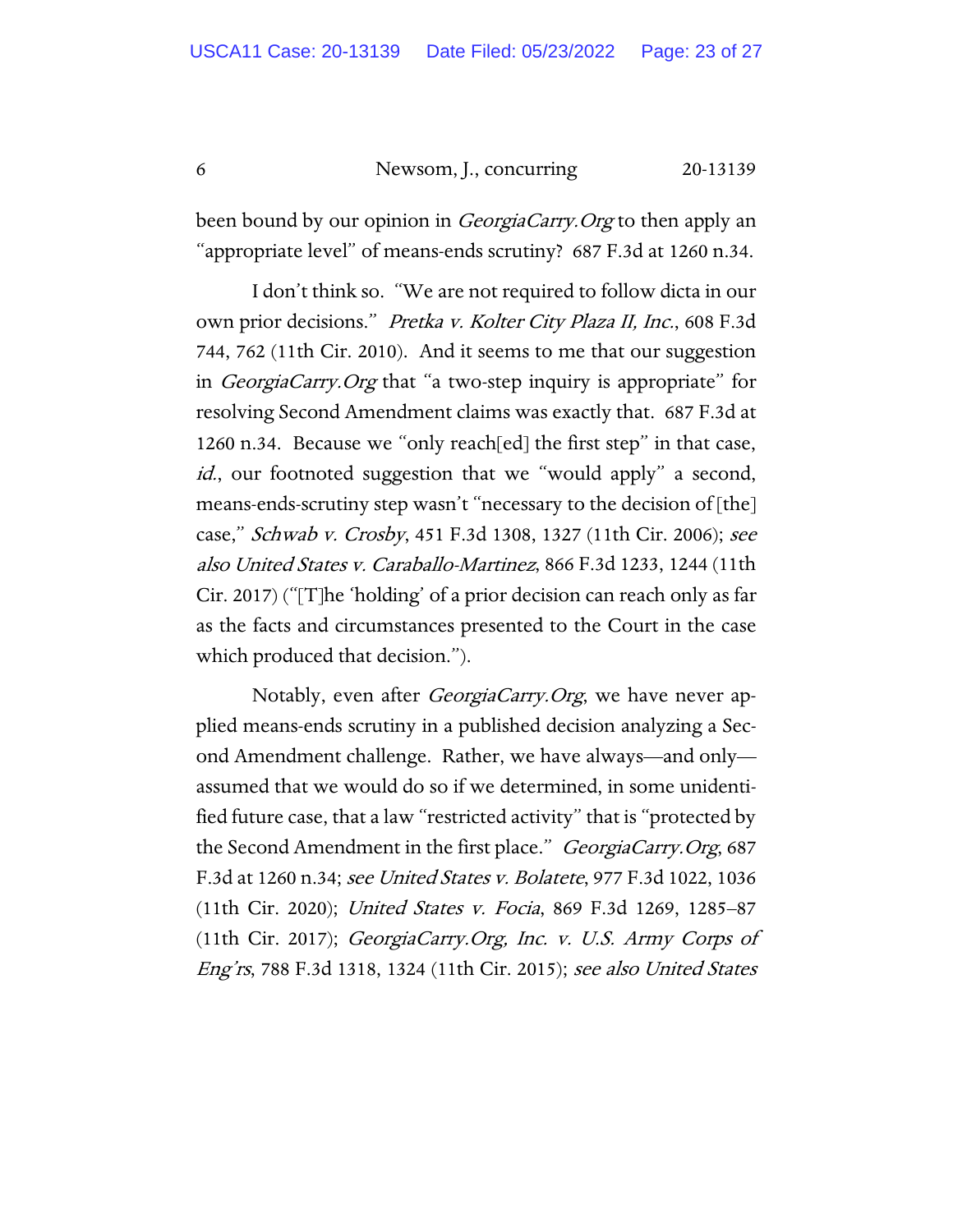#### 20-1313 Newsom, J., concurring 7

v. Rozier, 598 F.3d 768, 771 (11th Cir. 2010) (per curiam); United States v. White, 593 F.3d 1199, 1206 (11th Cir. 2010).

To reiterate, I don't see how that method of analyzing guncontrol measures can be squared with the Second Amendment's text. Just read back once more what we said in *GeorgiaCarry.Org*.: Our hypothesized approach acknowledged that a law may constitutionally "restrict[]" conduct that is "protected" by an enumerated right. 687 F.3d at 1260 n.34. Sounds a whole lot like an "infringe[ment]" to me. U.S. Const. amend. II.

In any event, the important point for present purposes is that we've never applied the second step—only imagined it. And because we've never applied it in the past, I don't think we'd be obliged to do so in the future, should the issue squarely present itself.

#### III

On, then, to the final point—which, I'll confess, is more a bookmark for future reflection and inquiry than anything else. It's relatively easy for me (and others) to criticize the use of slippery means-ends tests in the Second Amendment context, because Second Amendment "law" is—relatively speaking—virgin territory. As courts think about how best to implement the right to keep and bear arms, we should do so the "right" way—which, I contend, is by reference to the provision's text and history. Full stop.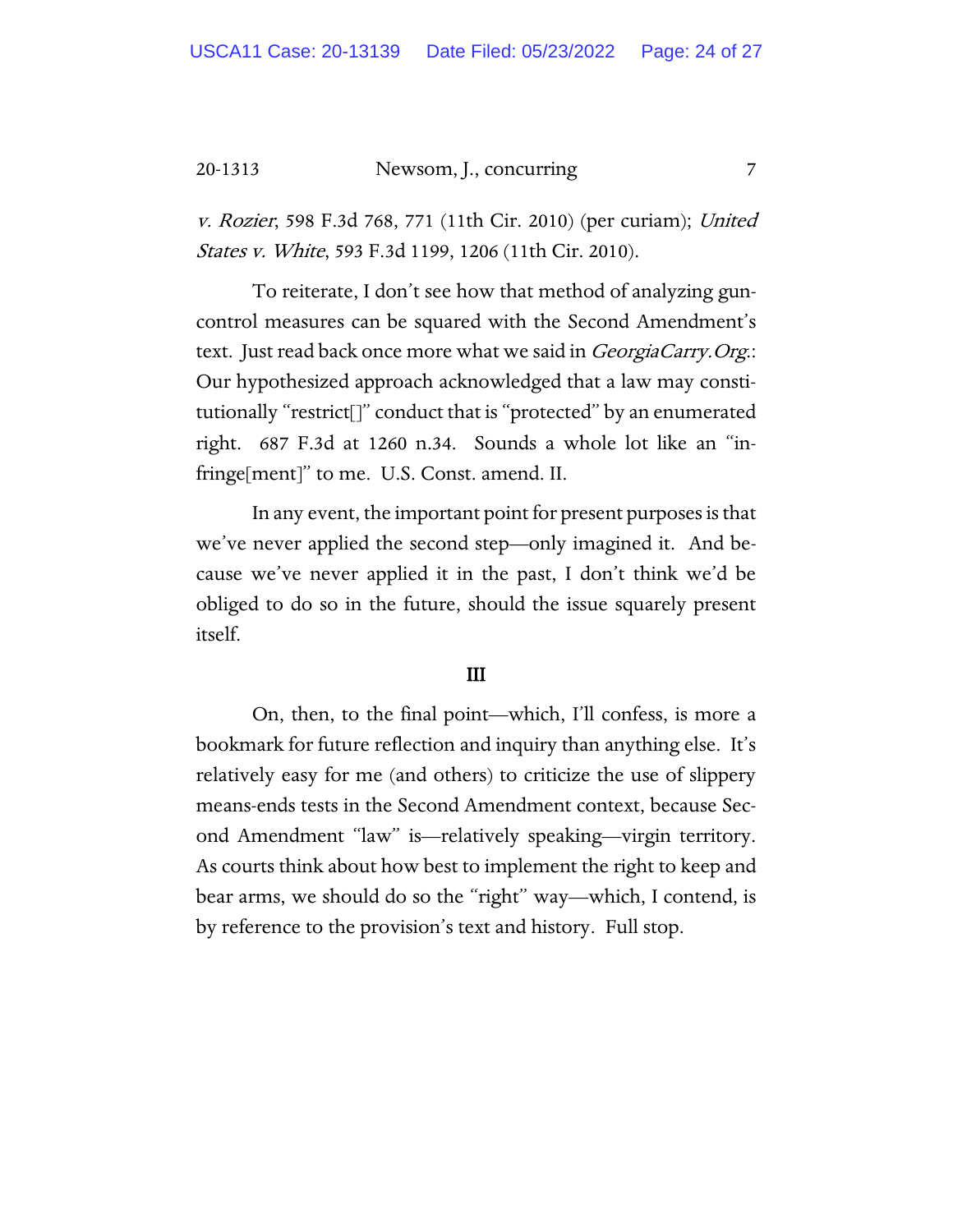# 8 Newsom, J., concurring 20-13139

What, though, are we to do with the fact that the very sort of interest balancing that I (and others) decry in the Second Amendment is *de rigueur* in cases arising under, to cite just one prominent example, the First Amendment? Free-speech cases, for instance, are so choked with different variations of means-ends tests that one sometimes forgets what the constitutional *text* even says. As a refresher: "Congress shall make no law . . . abridging the freedom of speech." U.S. Const. amend. I. Given that language, one might assume that a reviewing court would first inquire what "the freedom of speech" meant to the Founders and then ask whether the challenged law "abridg[es]"-i.e., "lessen[s]" or "diminish[es]"that freedom, see Noah Webster, American Dictionary of the English Language 4 (1st ed. 1828). One would be wrong.

Here, as best I can tell, is where things stand in terms of First Amendment doctrine: There seem to be two fixed stars. At one pole, the government can ban certain forms of speech outright defamation, incitement, obscenity, etc.—"because [they are] understood to fall outside 'the freedom of speech.'" Brown v. Ent. Merchs. Ass'n, 564 U.S. 786, 822 (2011) (Thomas, J., dissenting) (quoting Ashcroft v. Free Speech Coal., 535 U.S. 234, 245–46 (2002)). At the other, speech restrictions "'based on viewpoint are prohibited,' seemingly as a *per se* matter." Speech First, Inc. v. Cartwright, 32 F.4th 1110, 1126 (11th Cir. 2022) (quoting Minn. Voters All. v. Mansky, 138 S. Ct. 1876, 1885 (2018)). In between, it's balancing tests all the way down. A sampling: For "contentbased" restrictions, the government must satisfy strict scrutiny; it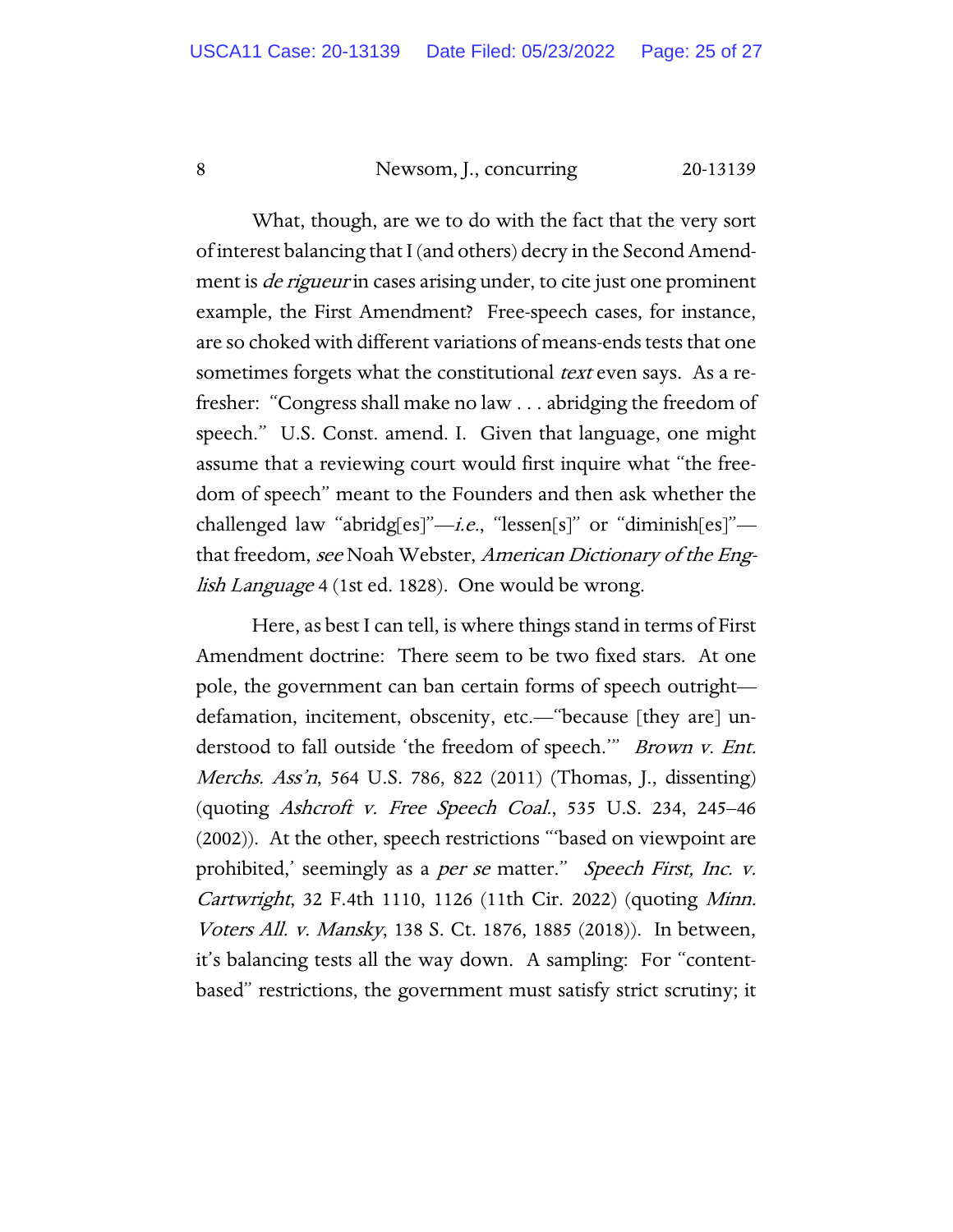20-1313 Newsom, J., concurring 9

must "show that its regulation is necessary to serve a compelling state interest and is narrowly drawn to achieve that end." Ark. Writers' Project, Inc. v. Ragland, 481 U.S. 221, 231 (1987). For "content-neutral" restrictions, by contrast, the "appropriate inquiry" is whether the law "is designed to serve a substantial governmental interest and allows for reasonable alternative avenues of communication." City of Renton v. Playtime Theatres, Inc., 475 U.S. 41, 50 (1986). There's also the four-part test of *United States* v. O'Brien, which is deployed "when 'speech' and 'nonspeech' elements are combined in the same course of conduct." 391 U.S. 367, 376 (1968). And notably, those two less-rigorous tests—which have *both* been labeled "intermediate scrutiny"—operate differently. See Lady J. Lingerie, Inc. v. City of Jacksonville, 176 F.3d 1358, 1364 (11th Cir. 1999). Under the former, the means chosen by the government are considered sufficiently tailored if "*not sub*stantially broader than necessary to achieve the government's interest," *Ward v. Rock Against Racism*, 491 U.S. 781, 799–800 (1989) (emphasis added), while under the latter, the regulation must be "*no greater than is essential* to the furtherance" of the government's substantial interest, O'Brien, 391 U.S. at 377 (emphasis added). Then there's commercial speech—and more means-ends testing. The "scope" of direct restrictions on commercial speech must be "in proportion to the interest served" by the regulation, Greater New Orleans Broad. Ass'n v. United States, 527 U.S. 173, 188 (1999) (quotation omitted); *cf. Cent. Hudson Gas & Elec. Corp.* v. Pub. Serv. Comm'n, 447 U.S. 557, 566 (1980) ("not more extensive than is necessary to serve that interest"), whereas "indirect[]"